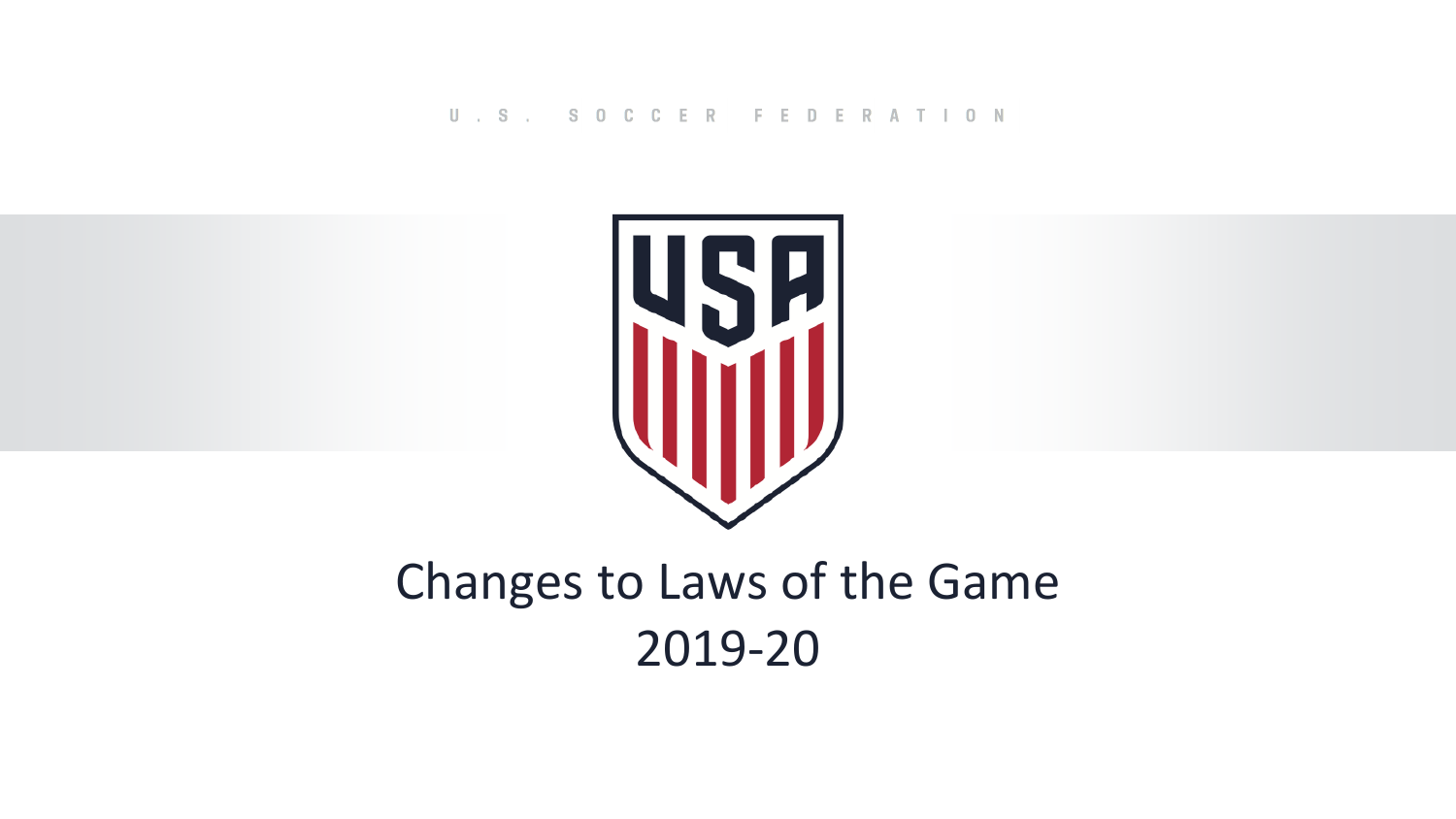### Introduction

The 133<sup>rd</sup> AGM of The International FA Board (The IFAB) to be held in Aberdeen, Scotland on 2 March 2019 approved changes to the Laws of the Game for 2019/2020 related to three worldwide experiments. These changes were approved following 2 years of worldwide experiments:

- 
- . Yellow and red cards for misconduct by team officials . A player being substituted leaving the field of play at the nearest point on the boundary line
- 
- . At a goal kick and a free kick for the defending team in their own penalty area



There are several additional significant changes.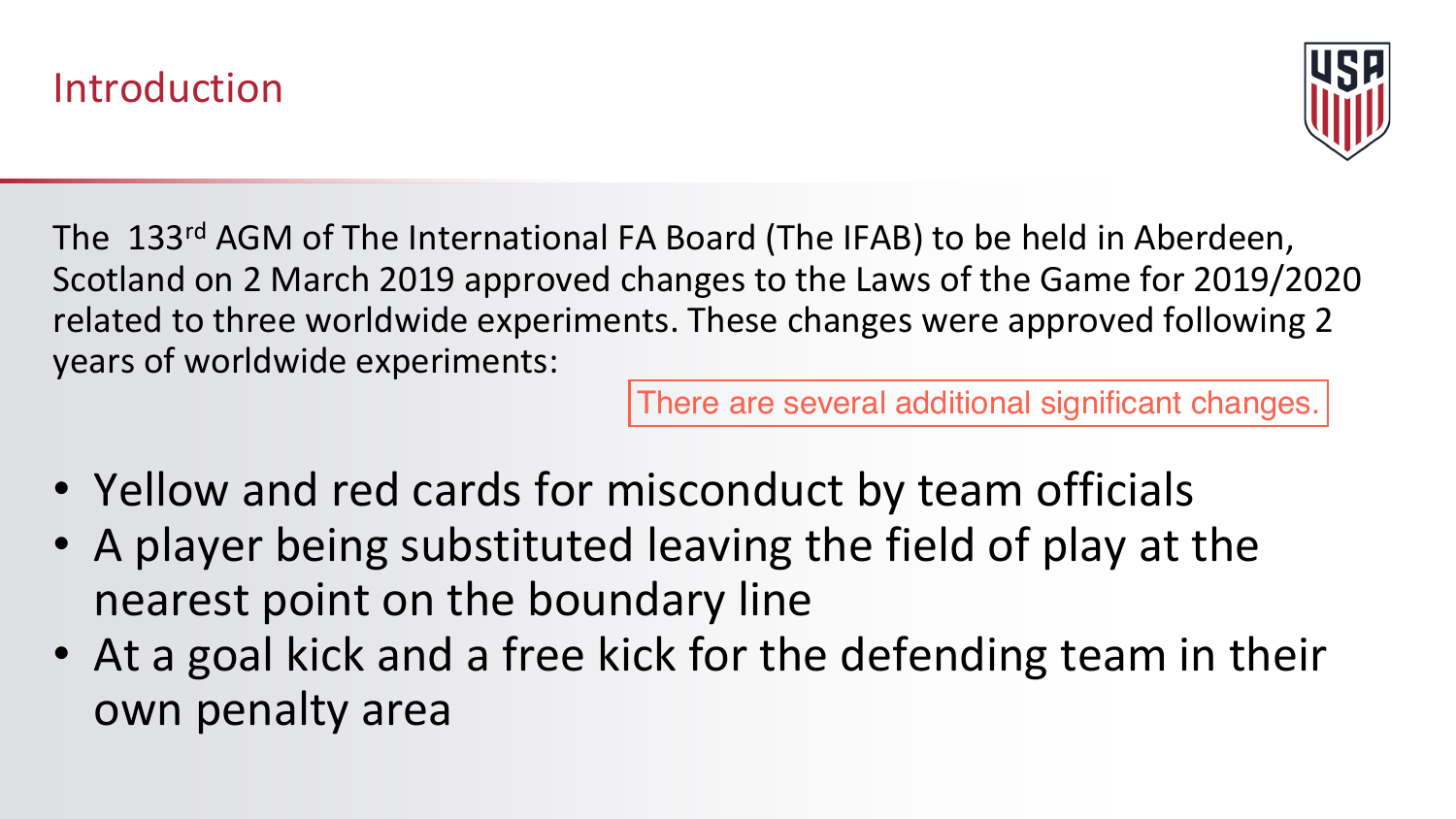### Substituted player leaving the field of play

### **Law 3 – The Players**

To tackle the unfair practice of a player who is being substituted taking a long time to leave at the halfway line (which is not a law requirement) the player must now leave at the nearest point (as with an injury) unless the referee indicates otherwise e.g. that the player can leave quickly at the halfway line or because of a safety/security issue or because the player is injured (and needs to leave on a stretcher). A safety or security concern might be a youth player leaving the field along unfriendly spectators/parents.

The substituted player must go straight to the technical area or dressing room to avoid interfering with match officials, substitutes etc. and to avoid problems with spectators.

A player who infringes the spirt of the Law should be sanctioned by the referee for delaying the restart.



This will be particularly helpful when there can be little or no added time.

Rational for the change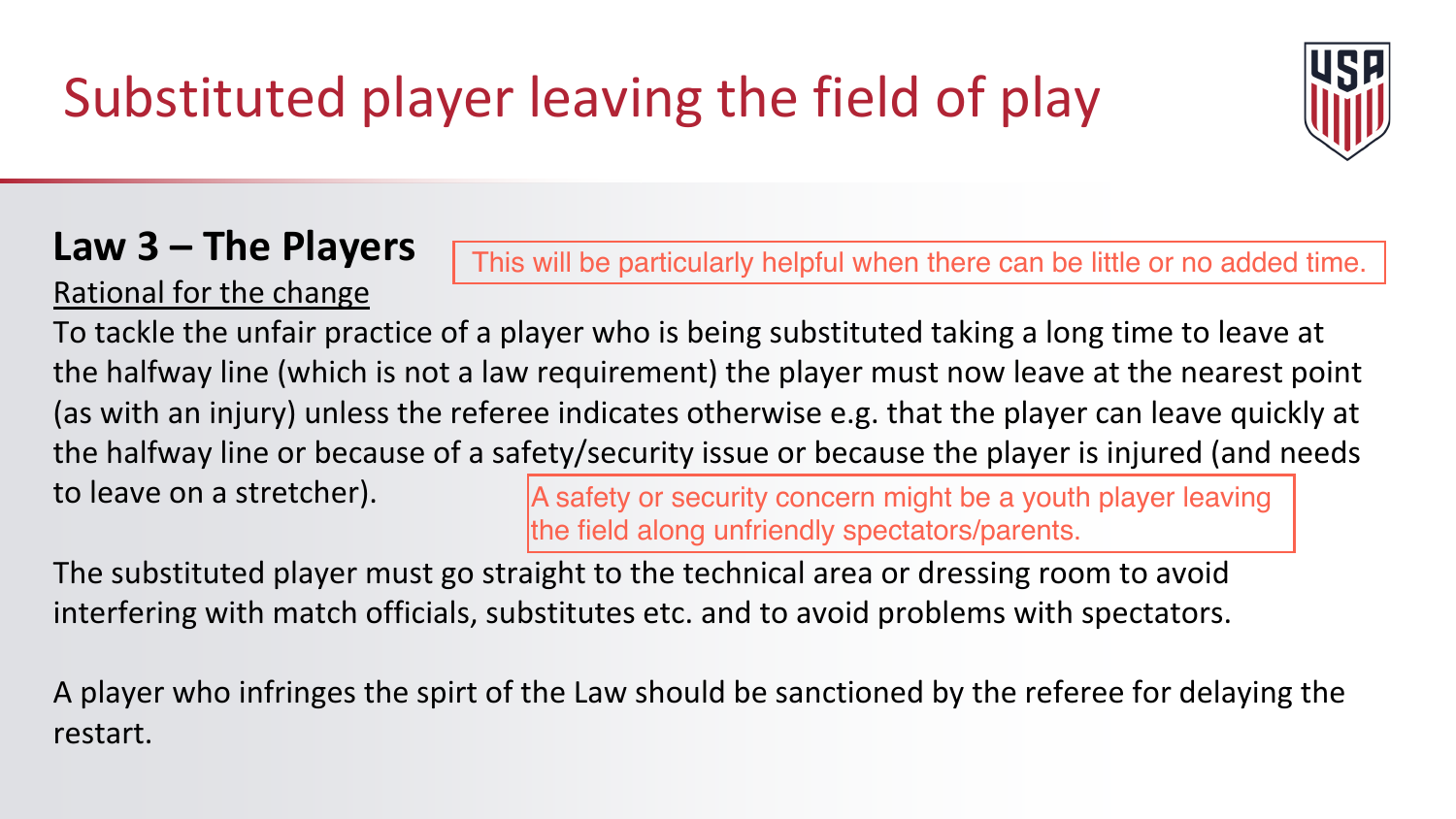### Substituted player leaving the field of play

### Amended text

### p. 48-3. Substitution procedure

To replace a player with a substitute, the following must be observed:

- the player being substituted:
	- another point (e.g. .for safety/security or injury)
- in the match, except where return substitutions are permitted
- If the player being substituted refuses to leave, play continues



• Receives the referee's permission to leave the field of play, unless already off the field, and must leave by the nearest point on the boundary line unless the referee indicates that the player may leave directly and immediately at the halfway line or

must go immediately to the technical area or dressing room and takes no further part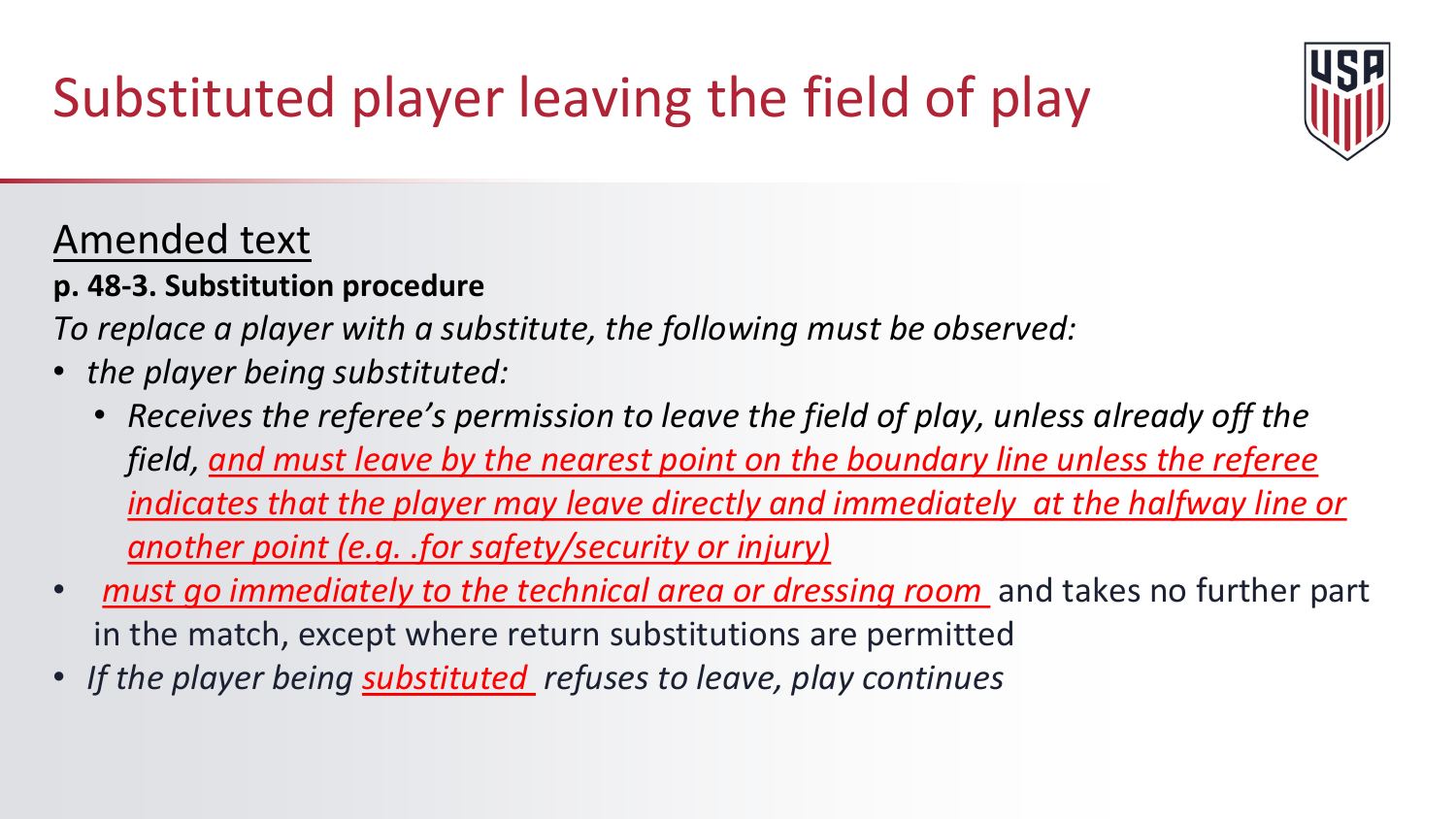### **Rationalefor the change**



successful and has many benefits at all levels, including for young referees dealing with "difficult" adult coaches.

and the offender cannot be identified, the senior official (usually the main responsible for the other team officials, receives the YC/RC.



- Formalizes the practice used in many USA youth games. And tries to standardize the practice.
- The experiment with a YC/RC for misconduct by team officials has been

The offender being a team official.

Law 12 will include a list of the usual YC and RC offenses. If an offense occurs coach) who is in the technical area at the time of the offense will, as the person



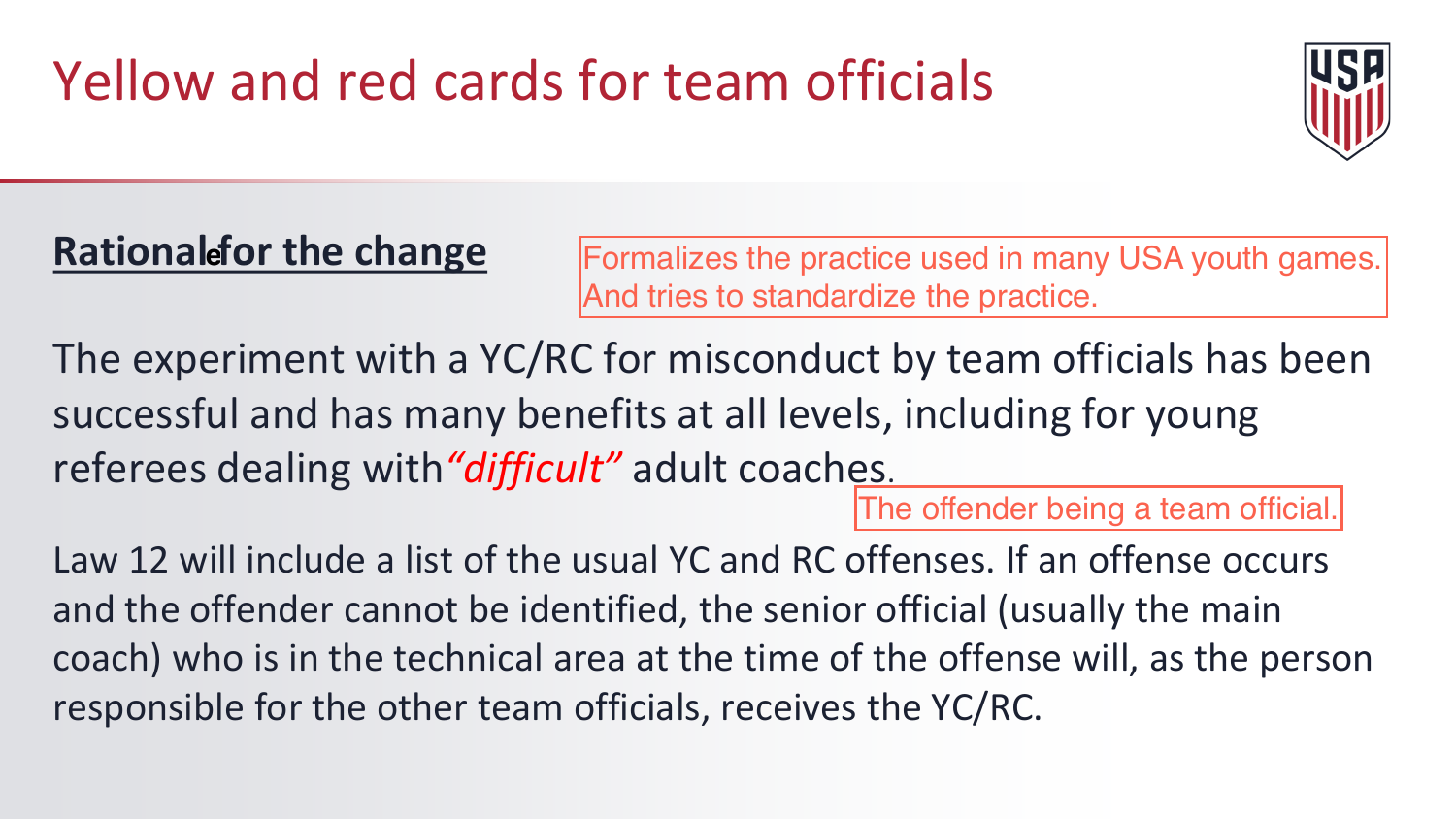### $Law$  5  $-$  THE REFEREE

Amended text p. 64-3. Powers and duties **Disciplinary action** 

### The referee:

commits a sending off-offense may (...)



• takes action against team officials who fail to act in a responsible manner and shows a yellow card for a caution or a red card for a sending off from the field of play and its immediate surrounds, including the technical area; if the offender cannot be identified, the senior team coach present in the technical area will receive the sanction. A medical team official who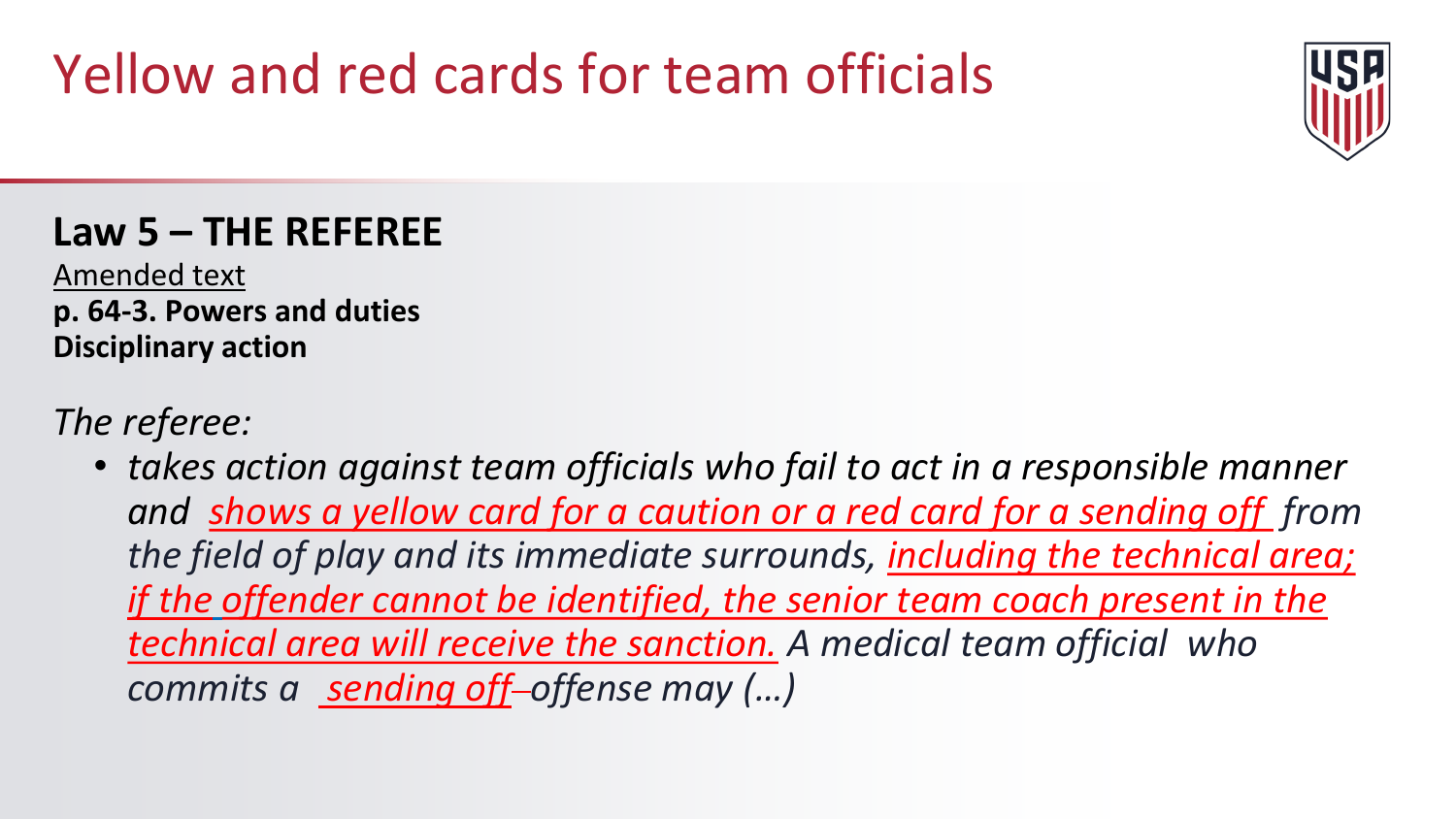### LAW 12 - FOULS AND MISCONDUCT

Amended text

p. 104-3. Disciplinary action

(...) If, before entering the field of play at the start of the match, a player or team official commits a sending off offense, the referee has the authority to prevent the player or team official taking part in the match (see Law 3.6); the referee will report any other misconduct.

A player or team official who commits a cautionable or sending-off offense, either on or off the field of play, is disciplined according to the offense. (...)

Only a player, substitute, substituted player or team official may be shown the red or yellow card.





Adds team officials to the previous text.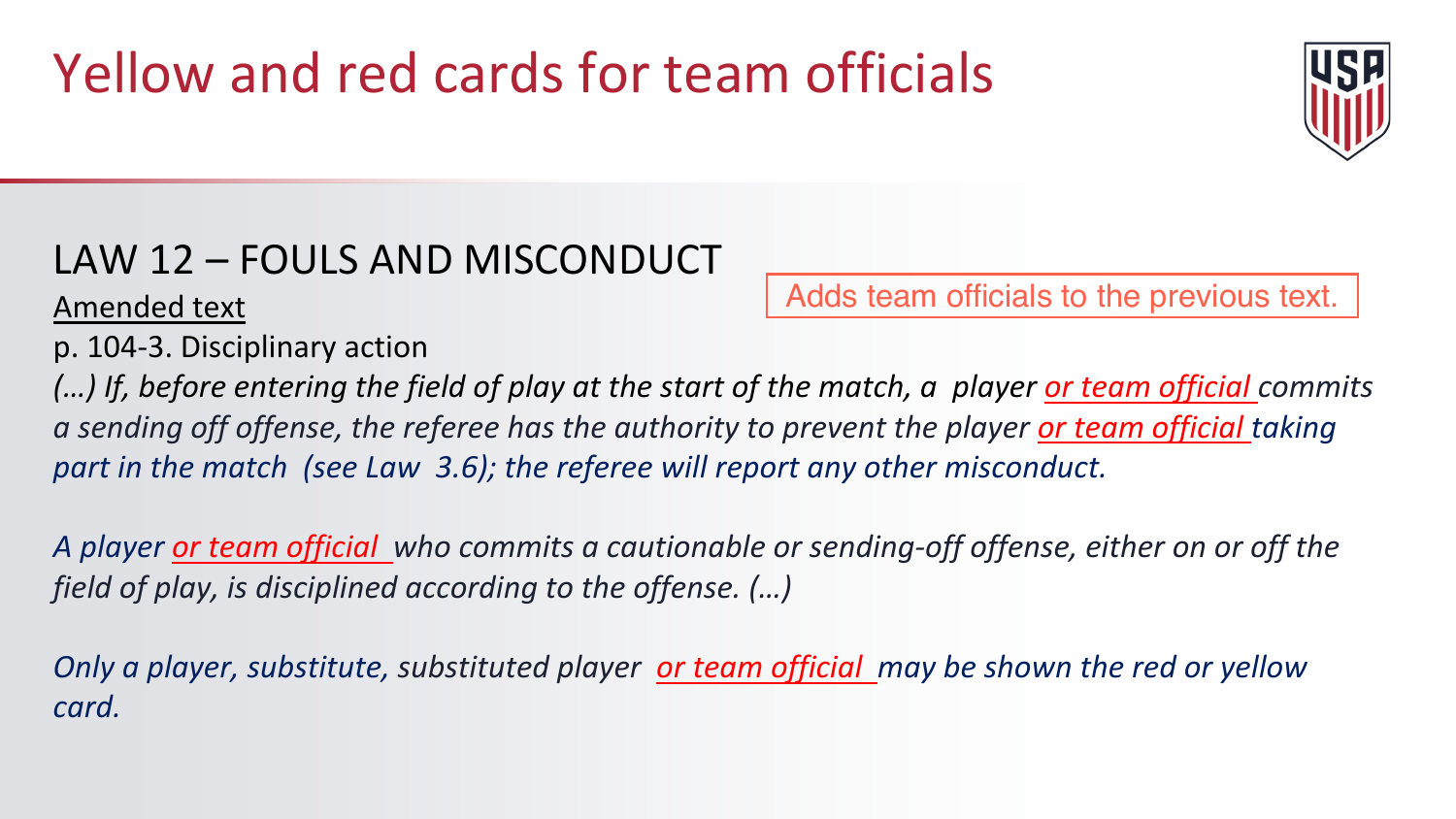### $p. 109 - 3.$  Disciplinary action **Team officials**

Where an offense is committed and the offender cannot be identified, the senior team coach present in the technical area will receive the sanction.

### **Warning**

The following offenses should usually result in a warning; repeated or blatant instances should result in a caution or sending off:

- entering the field of play in a respectful/non-confrontational manner
- referee or the fourth official
- minor/low level disagreement (by word or action) with a decision
- 



• failing to cooperate with a match official e.g. ignoring an instruction/request from assistant

occasionally leaving the confines of the technical area without committing another offense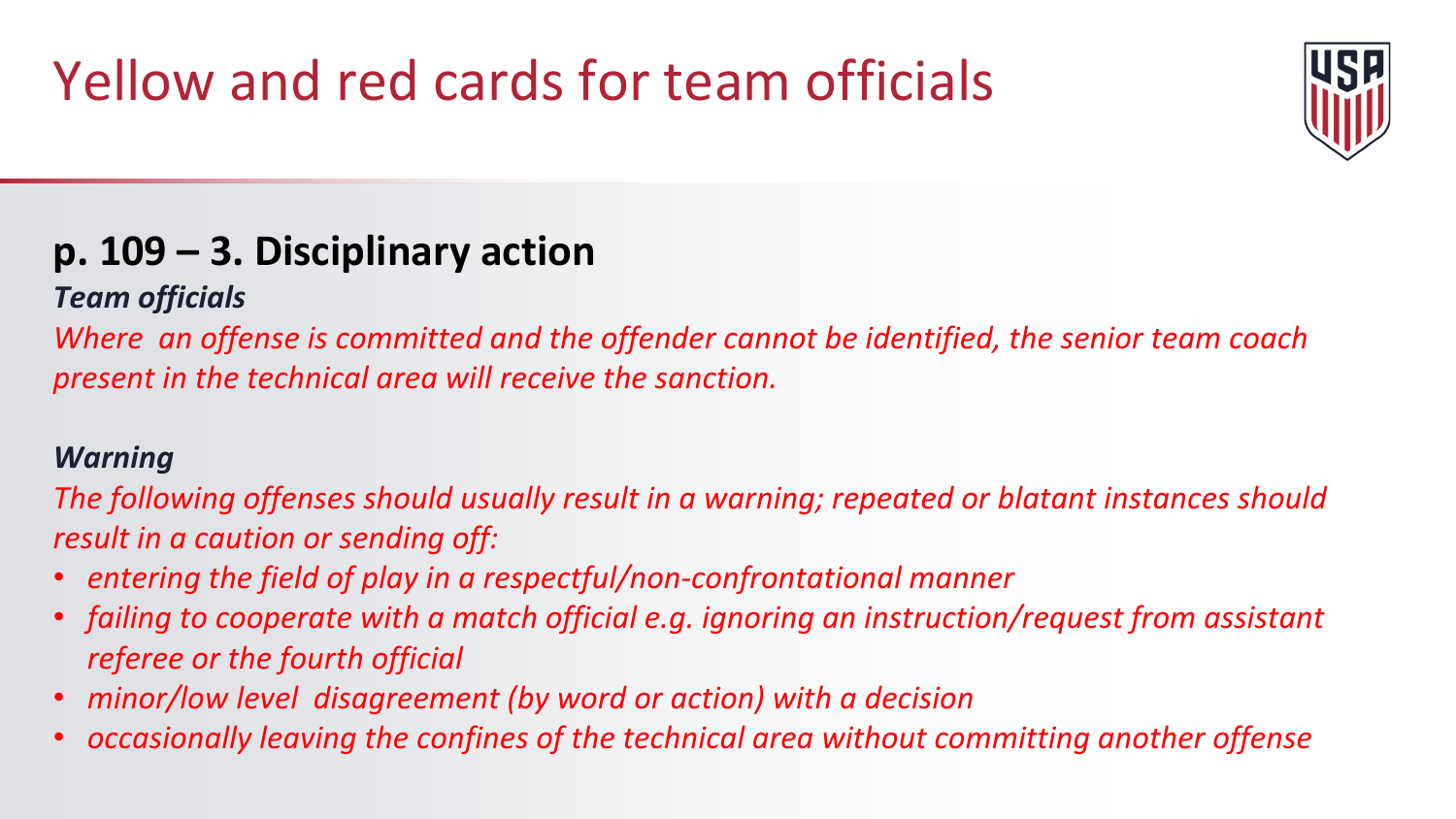### Caution Caution offenses include (but are not limited to):

- technical area
- delaying the restart of play by their team
- (non-confrontational)



### • clearly/persistently not respecting the confines of their team's

• deliberately entering the technical area of the opposing team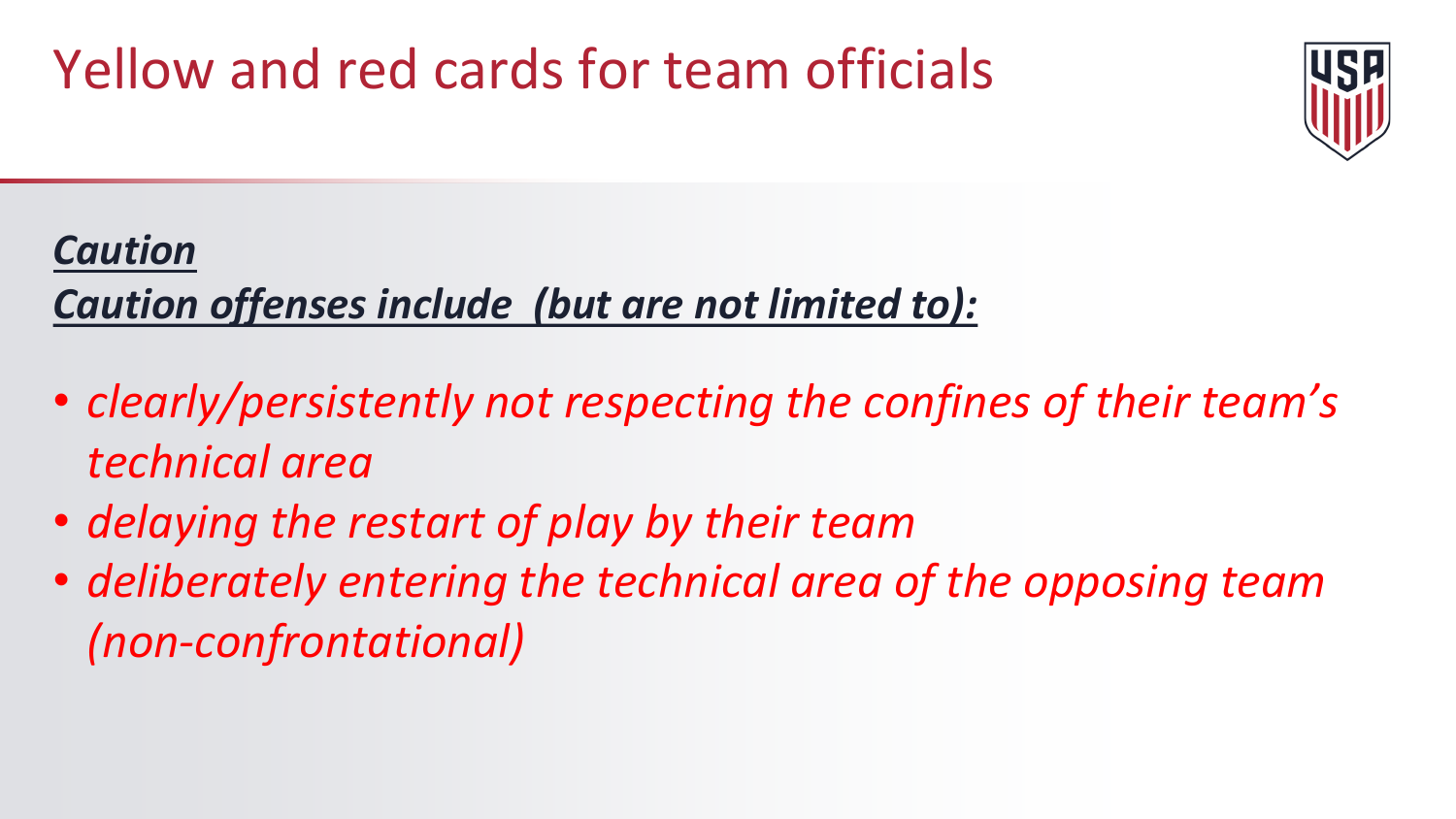### Caution Caution offenses include (but are not limited to):

- · dissent by word or action including:
	- throwing/kicking drinks bottles or other objects
	- official(s) e.g. sarcastic clapping
- entering the referee review area (RRA)



# • gestures which show a clear lack of respect for the match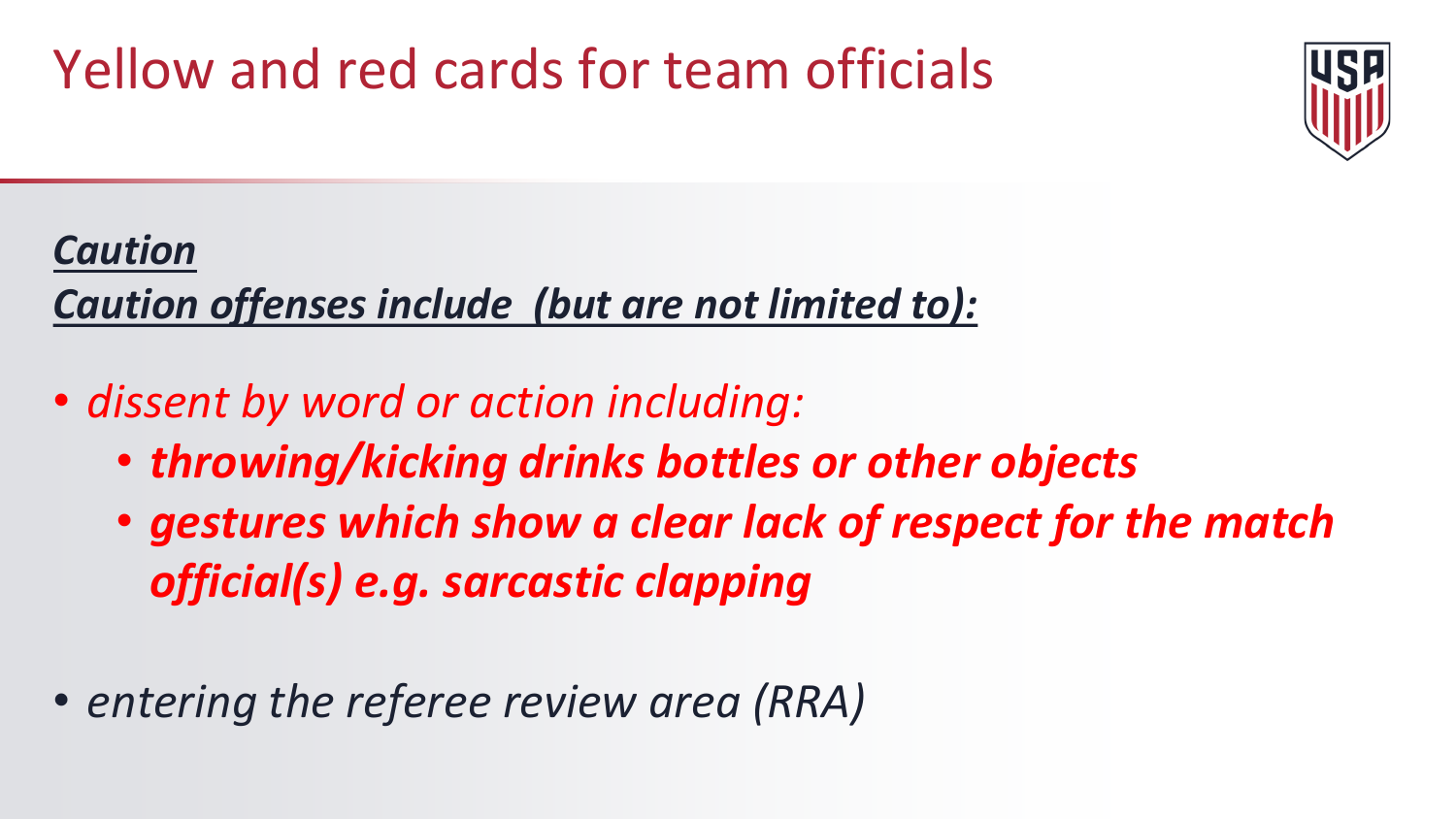Caution

### excessively / persistently gesturing for a red or yellow card  $\bullet$

excessively showing the TV signal for a VAR 'review'  $\bullet$ 



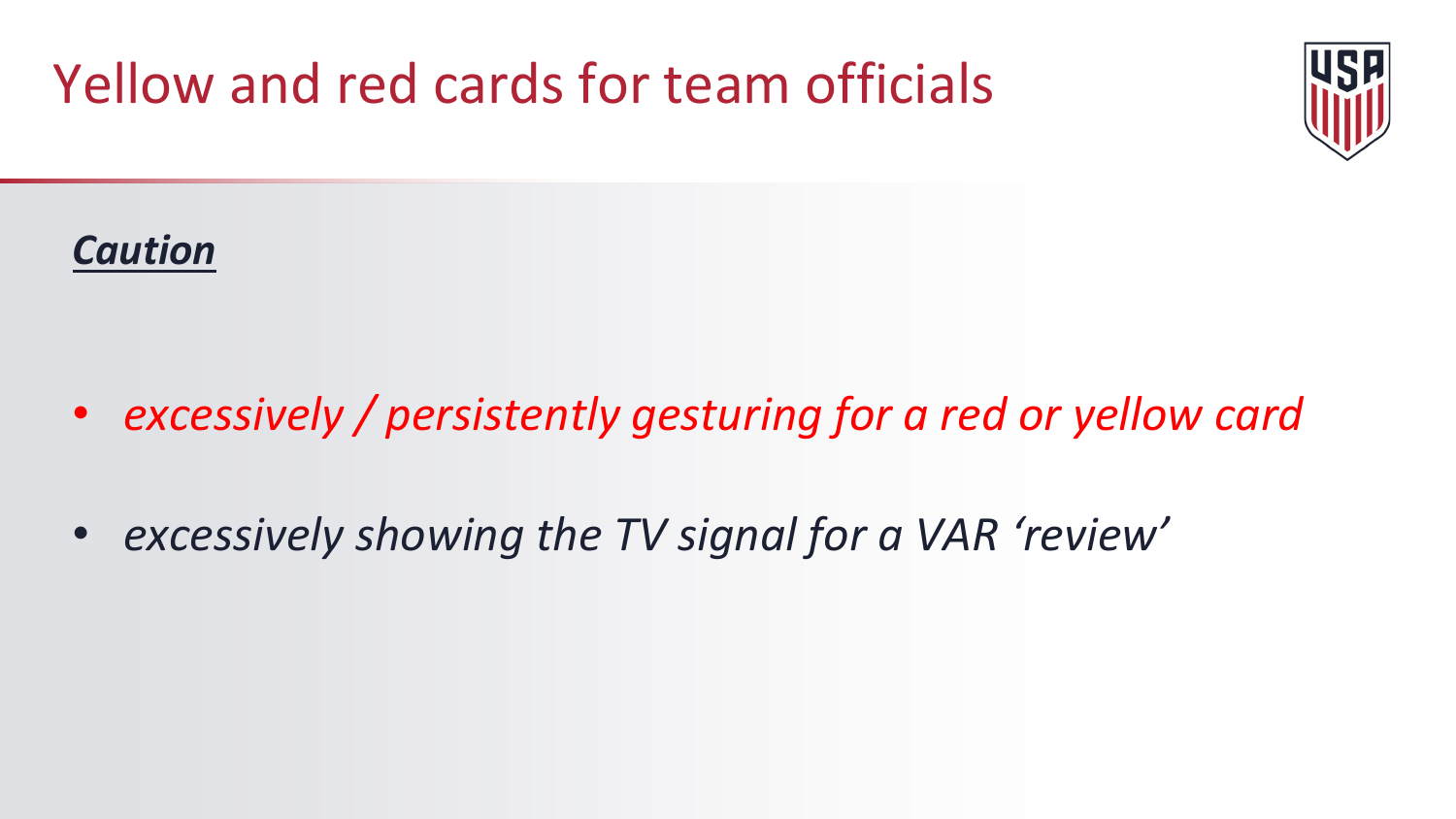Caution

 $\bullet$ 

persistent unacceptable behavior (including repeated  $\bullet$ warning offenses)

showing a lack of respect for the game





### gesturing or acting in a provocative or inflammatory manner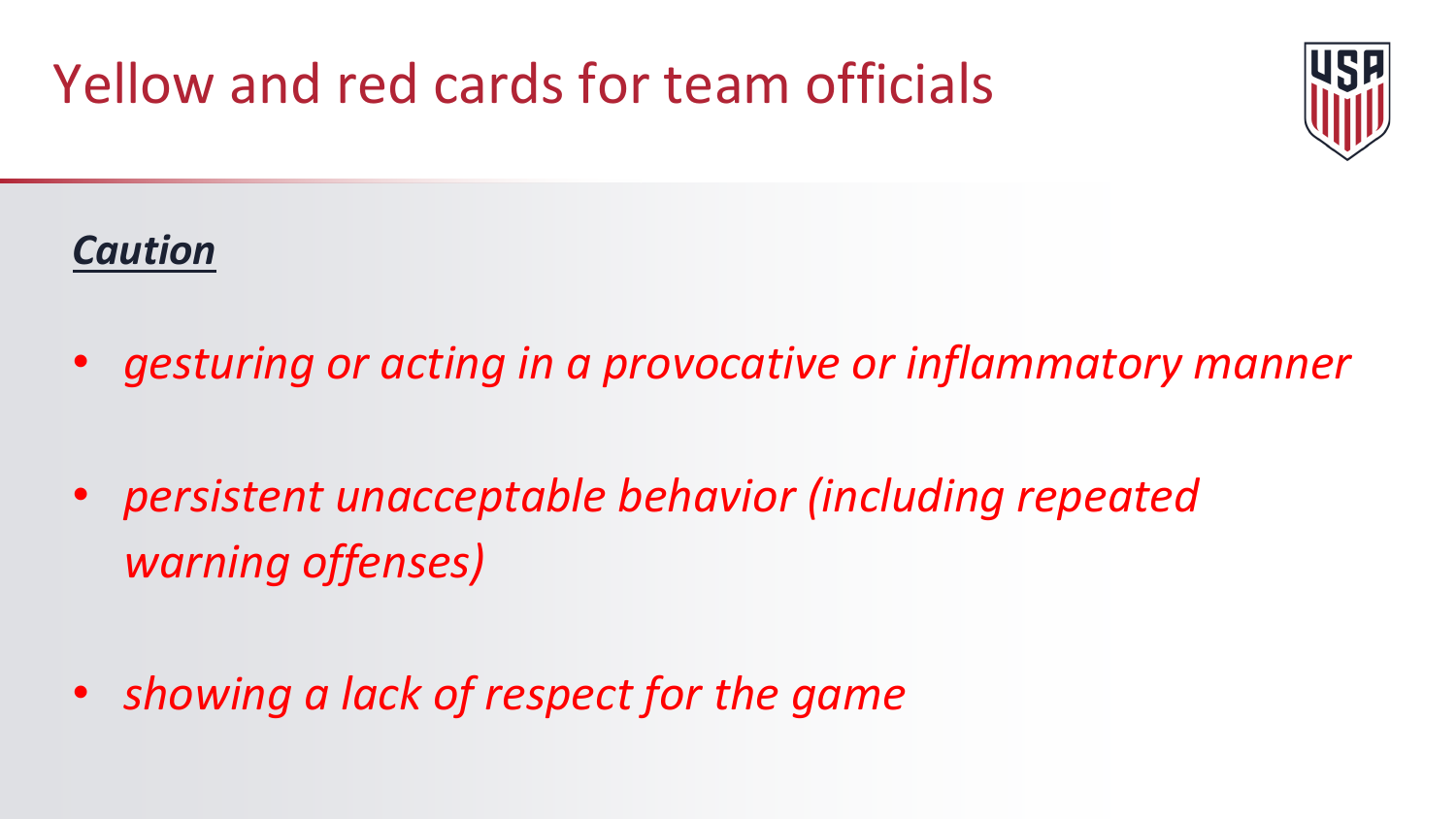Sending-off

• enter the opposing technical area in an aggressive or confrontational manner





### • deliberately throwing /kicking an object onto the field of play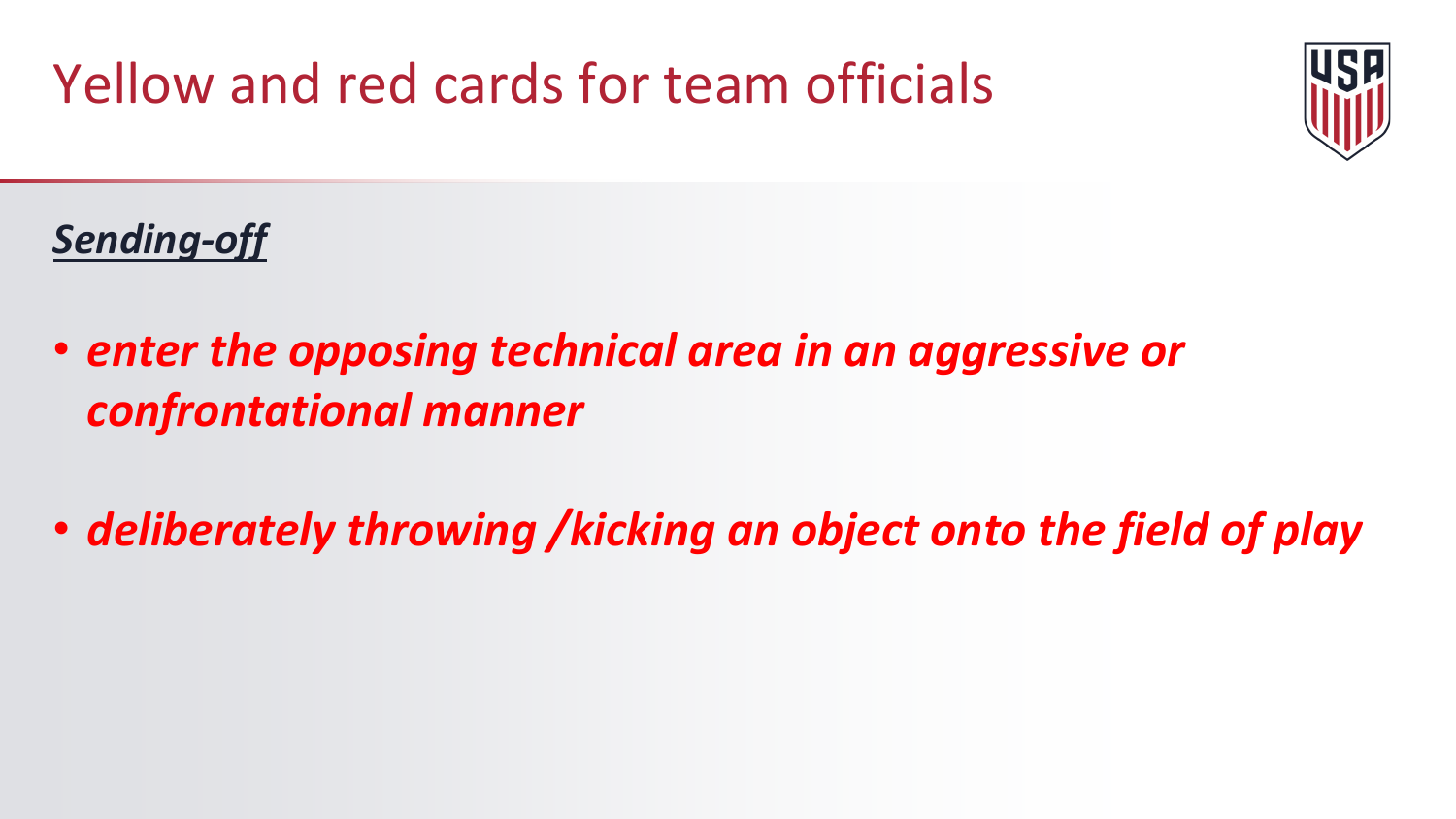Sending-off

**• entering the field of play to:** 

*zime*)

Accidently hitting an Assistant Referee, while running along the touchline is not a send-off.



### <u>• confront a match official (including at half-time and full-</u>

### $\cdot$  interfere with play, an opposing player or match official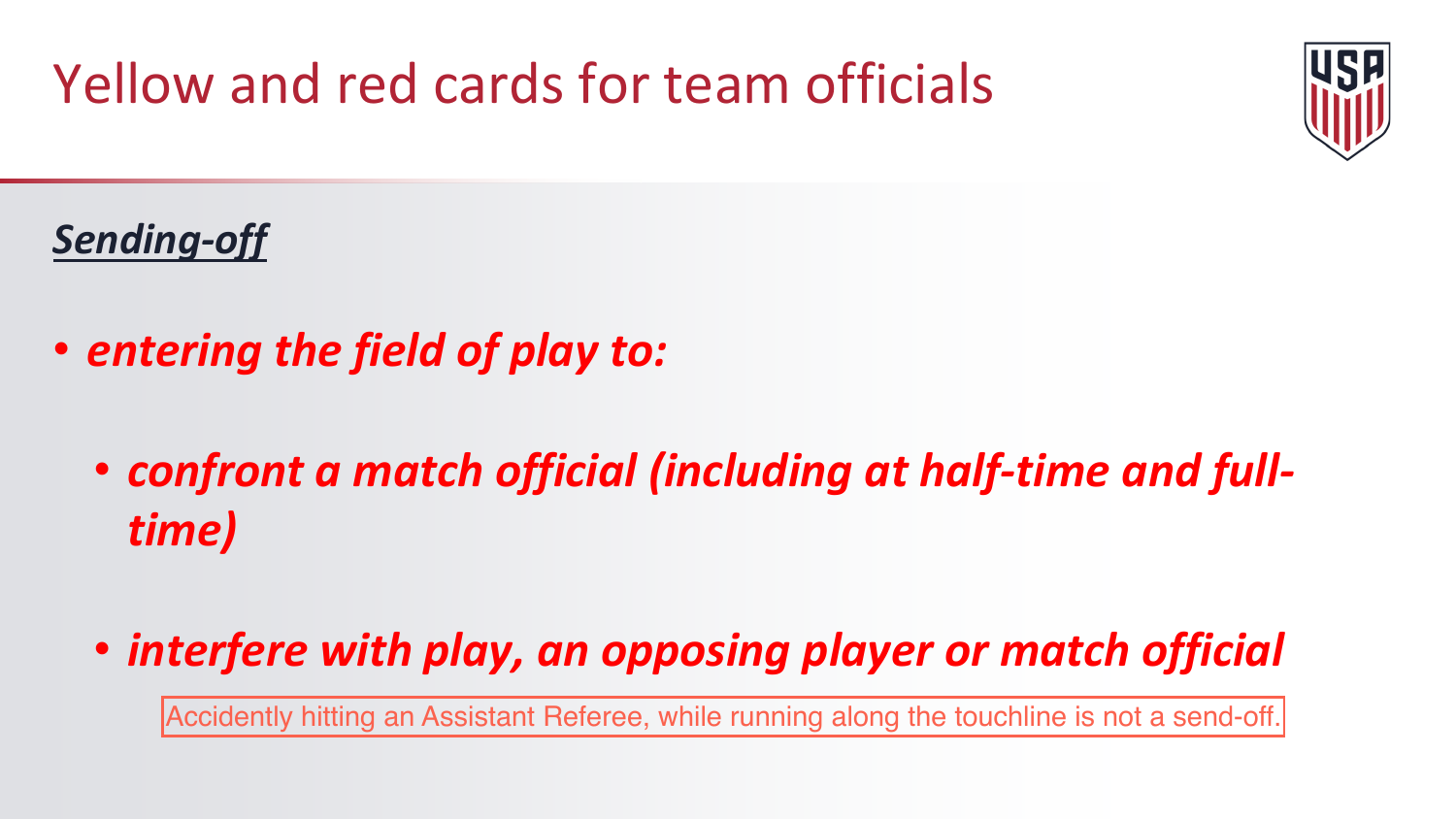Sending -off

- entering the video operation room (VOR)
- security or competition official etc.



• physical or aggressive behavior (including spitting or biting) towards an opposing player, substitute, team official, match official, spectator or any other person (e.g. ball boy/girl,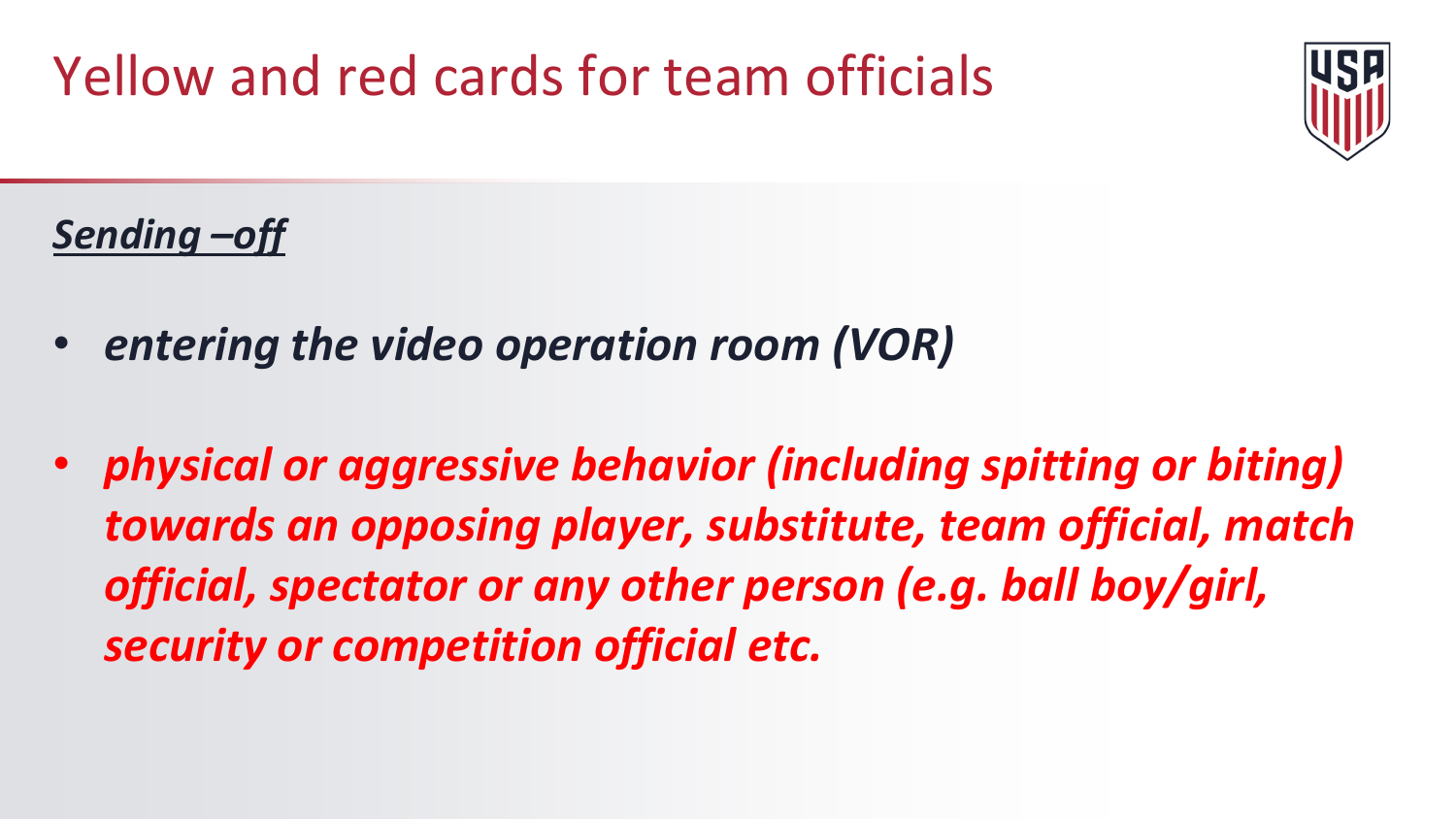Sending -off

• receiving a second caution in the same match

- using offensive, insulting or abusive language and/or gestures
- violent conduct  $\bullet$



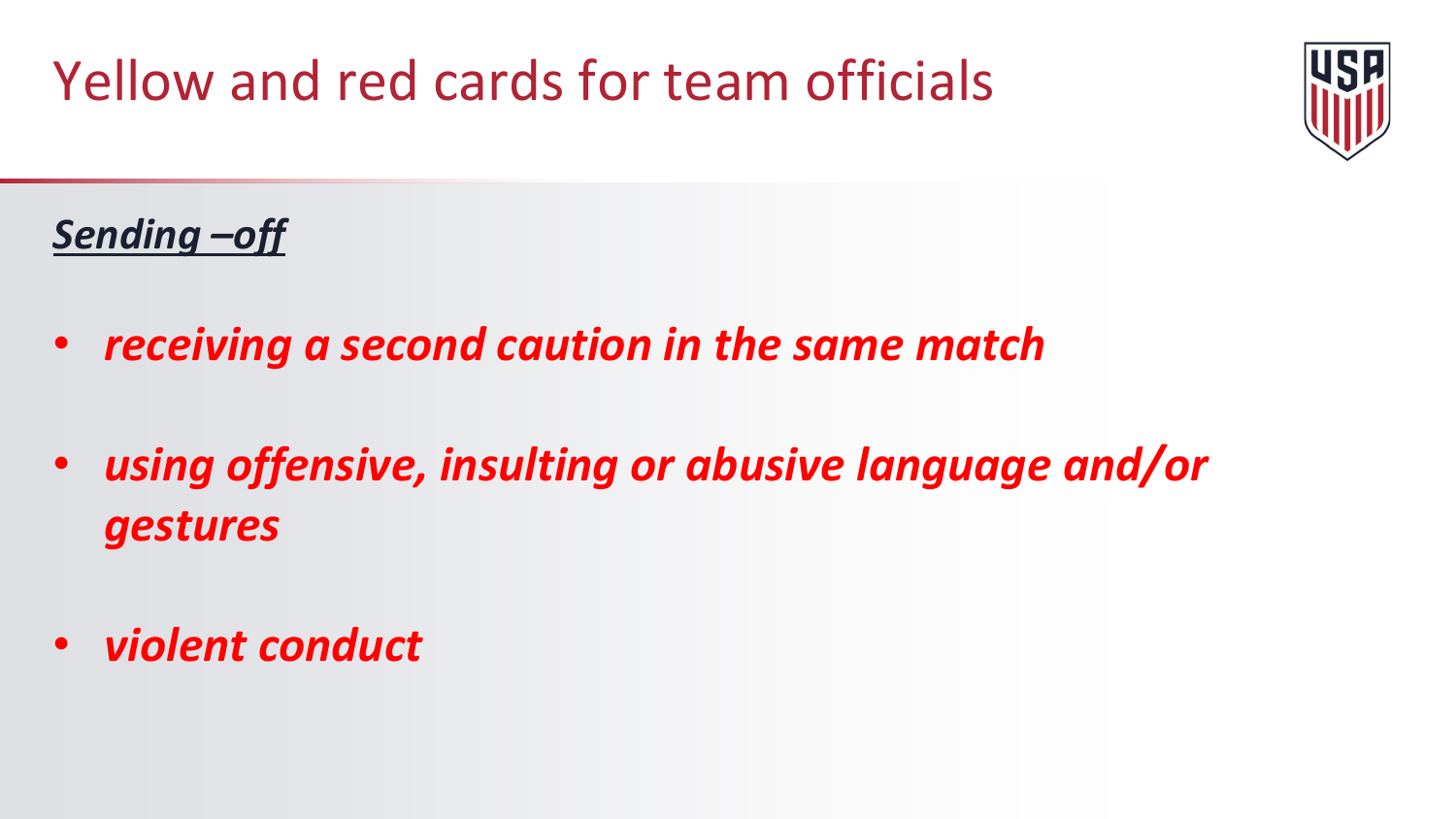Sending -off

**Using electronic or communication equipment** 

Unauthorized electronic or communication equipment would be an electronic communication device between a team official and a player.





### **•** *using unauthorized electronic or communication equipment* and/or behaving in an inappropriate manner as the result of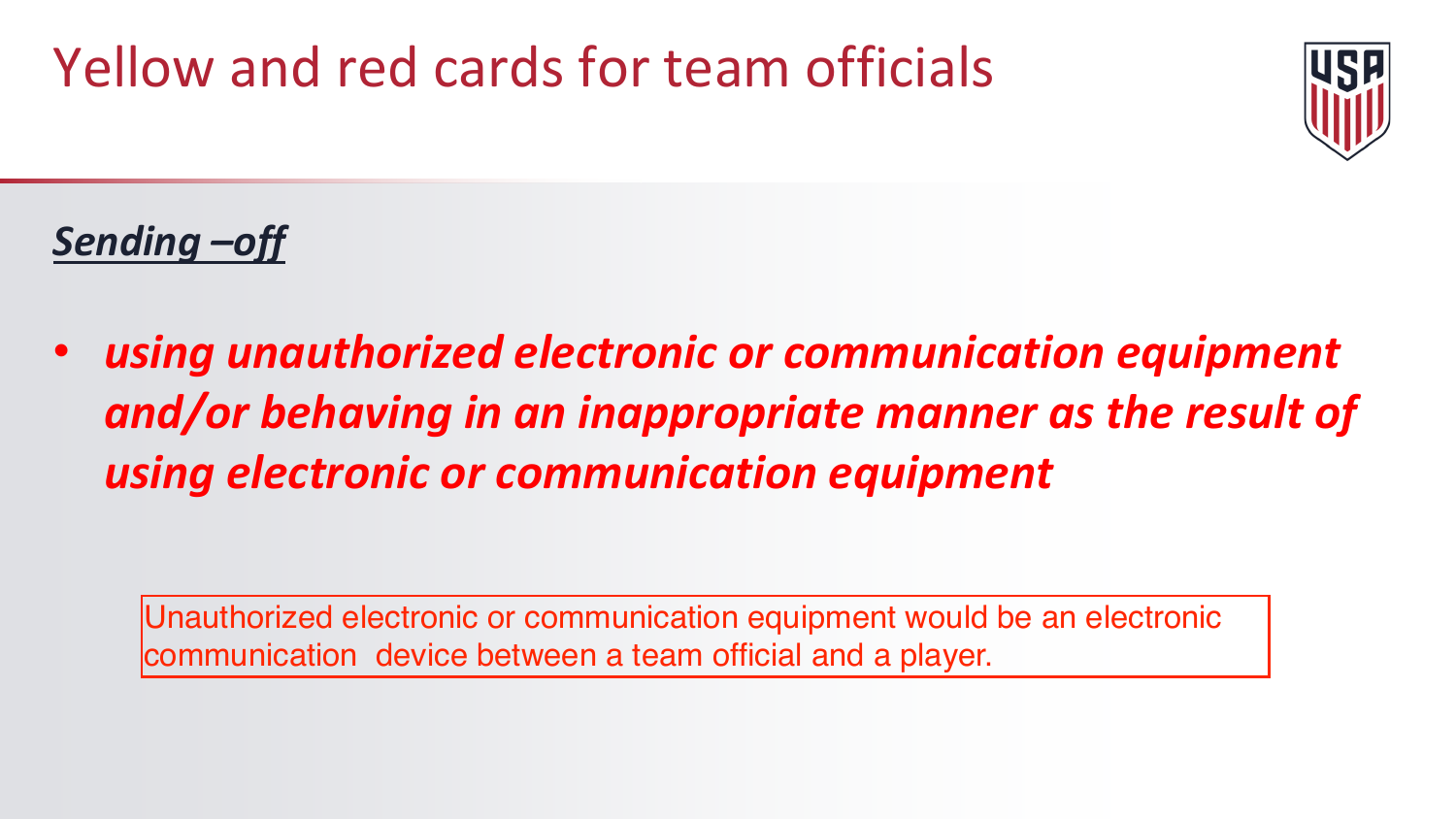### **VAR PROTOCOL Amended text**

p.142 – Players, substitutes and team officials • A player/substitute/substituted player/ team official who excessively shows the TV signal or enters the RRA (Referee Review Area) will be cautioned

- 
- A player/substitute/substituted player/team official who enters the VOR (Video Operations Room) will be sent off:





Adds team officials to previous text.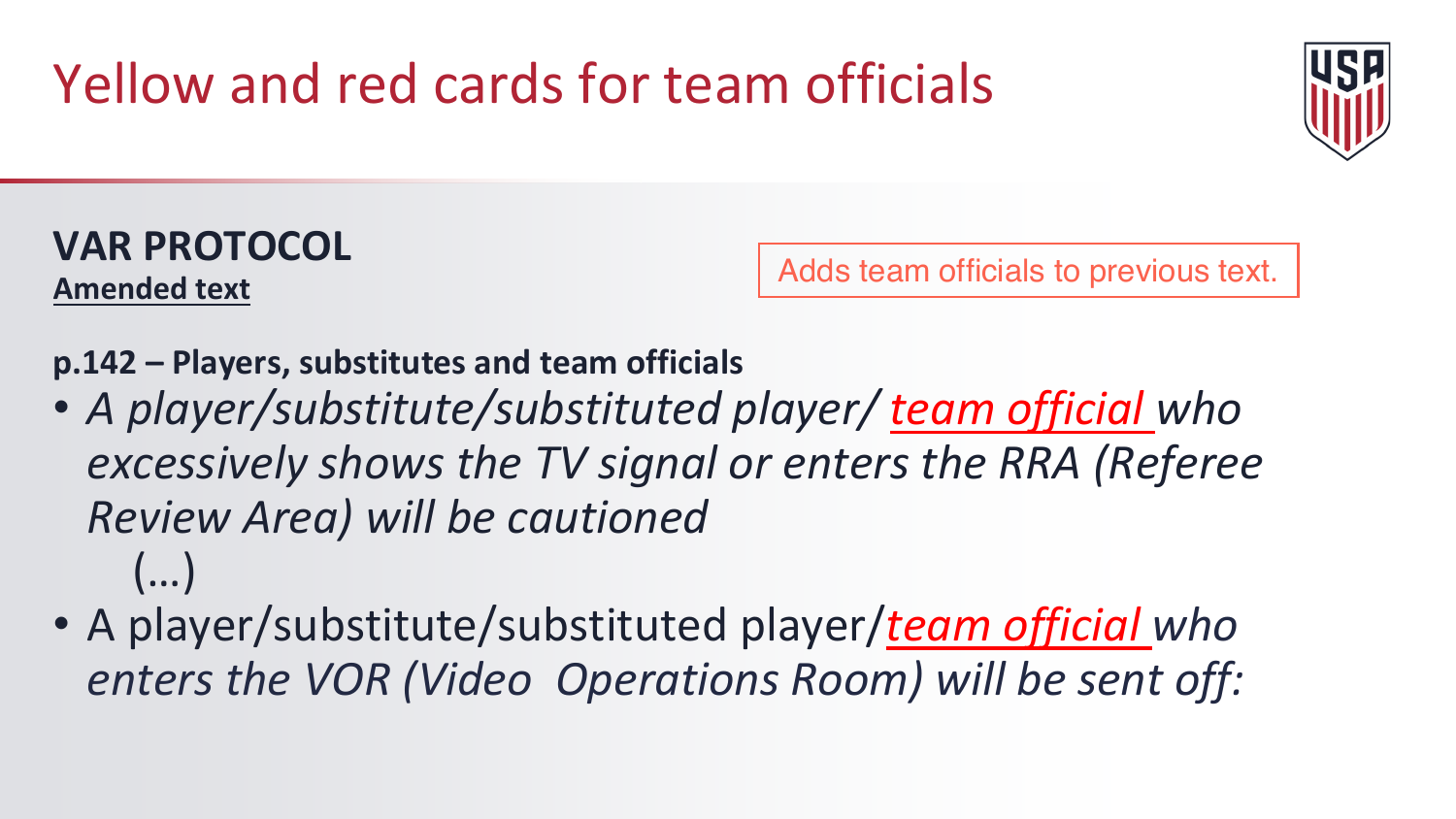### Defending team free kicks in their own penalty area

### Law 13 – Free Kicks

Rationale for the change The experiment that at a defending team free kick in the penalty area the ball is in play once it is kicked, and does not constructive restart. Opponents must remain outside the penalty area and at least 9.15m away until the ball is in play. The change is linked to the proposed change to the goal kick (See Law 16).



# have to leave the penalty area, has produced a faster and more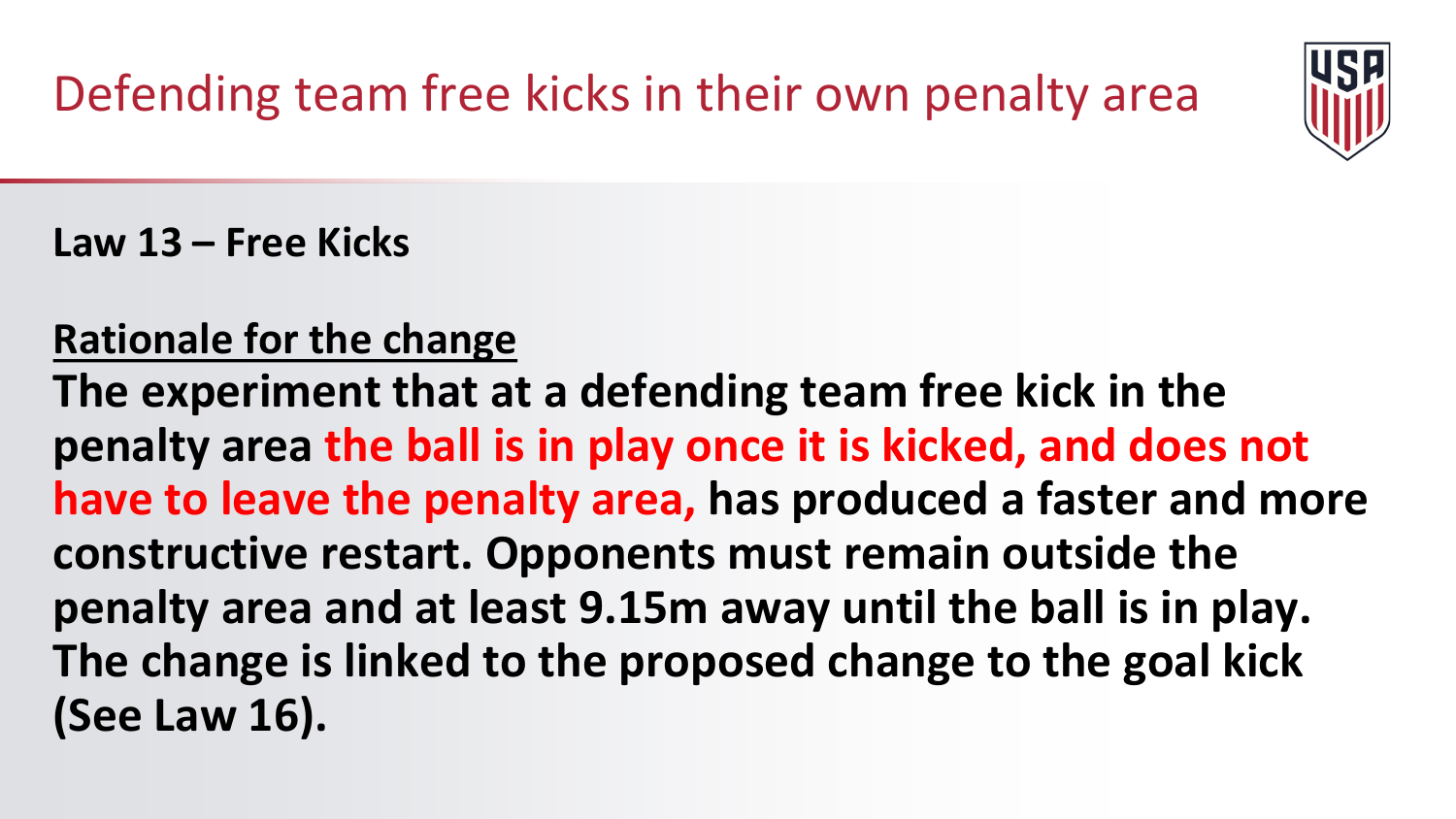### Defending team free kicks in their own penalty area

### **Amended text** p. 114-2. Procedure

### The ball:

### • Is in play when it is kicked and clearly moves

If the kicking team kicks while the opponents are still in the penalty area or within 10 yards, they do so at their own risk and suffer the consequences.

Treat encroachments the same as you would for a free kick.



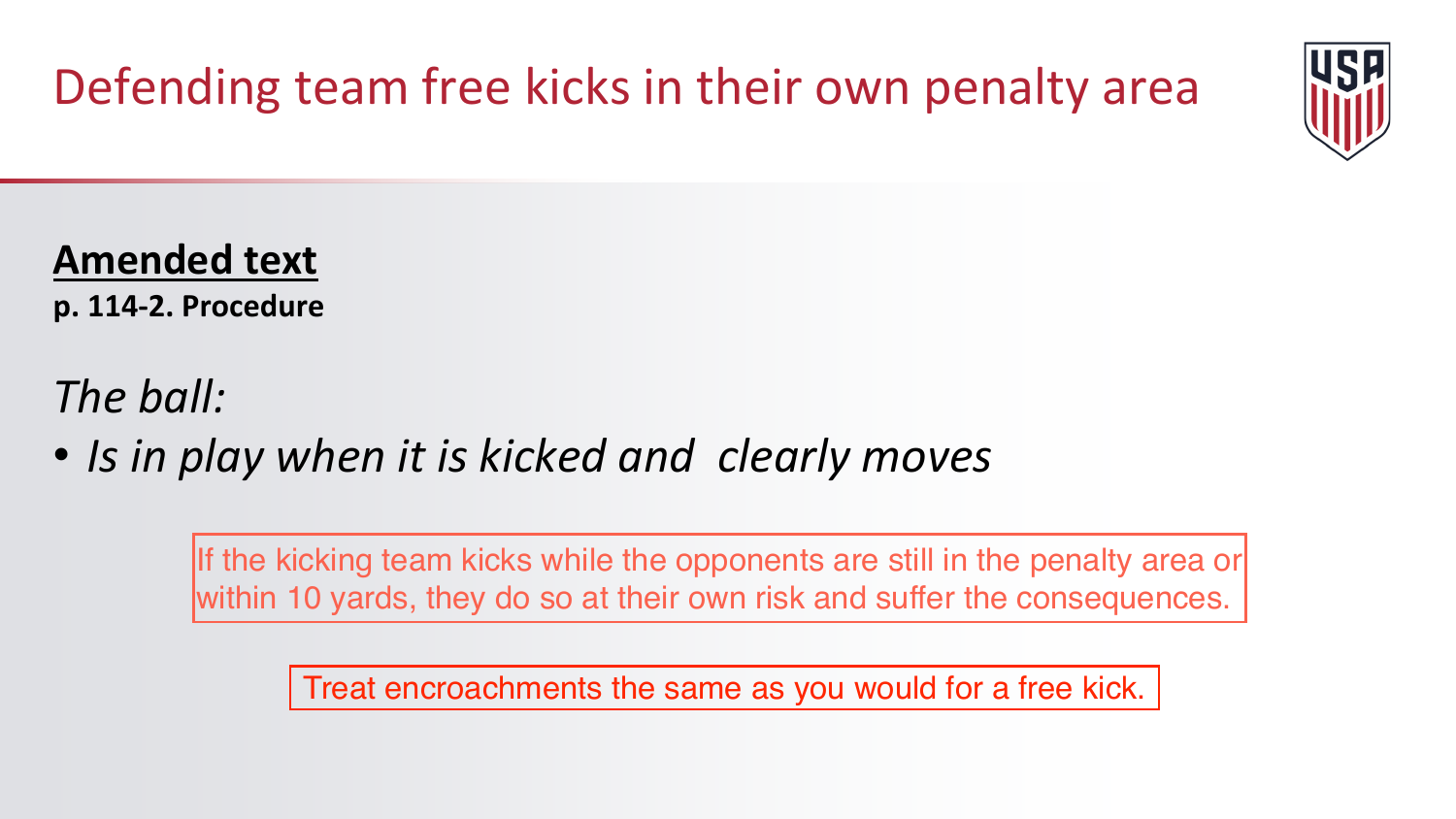### Defending team free kicks in their own penalty area

### p. 115 - 3. Offenses and sanctions

If, when the free kick is taken by the defending team inside its penalty area, any opponents are inside the penalty area because they did not have time to leave, the referee allows play to continue. If an opponent who is in the penalty when the free kick is taken, or enters the penalty area before the ball is in play, touches or challenges for the ball before it is in play, the free kick is retaken. Opponents are not allowed to interfere, as with any free kick.

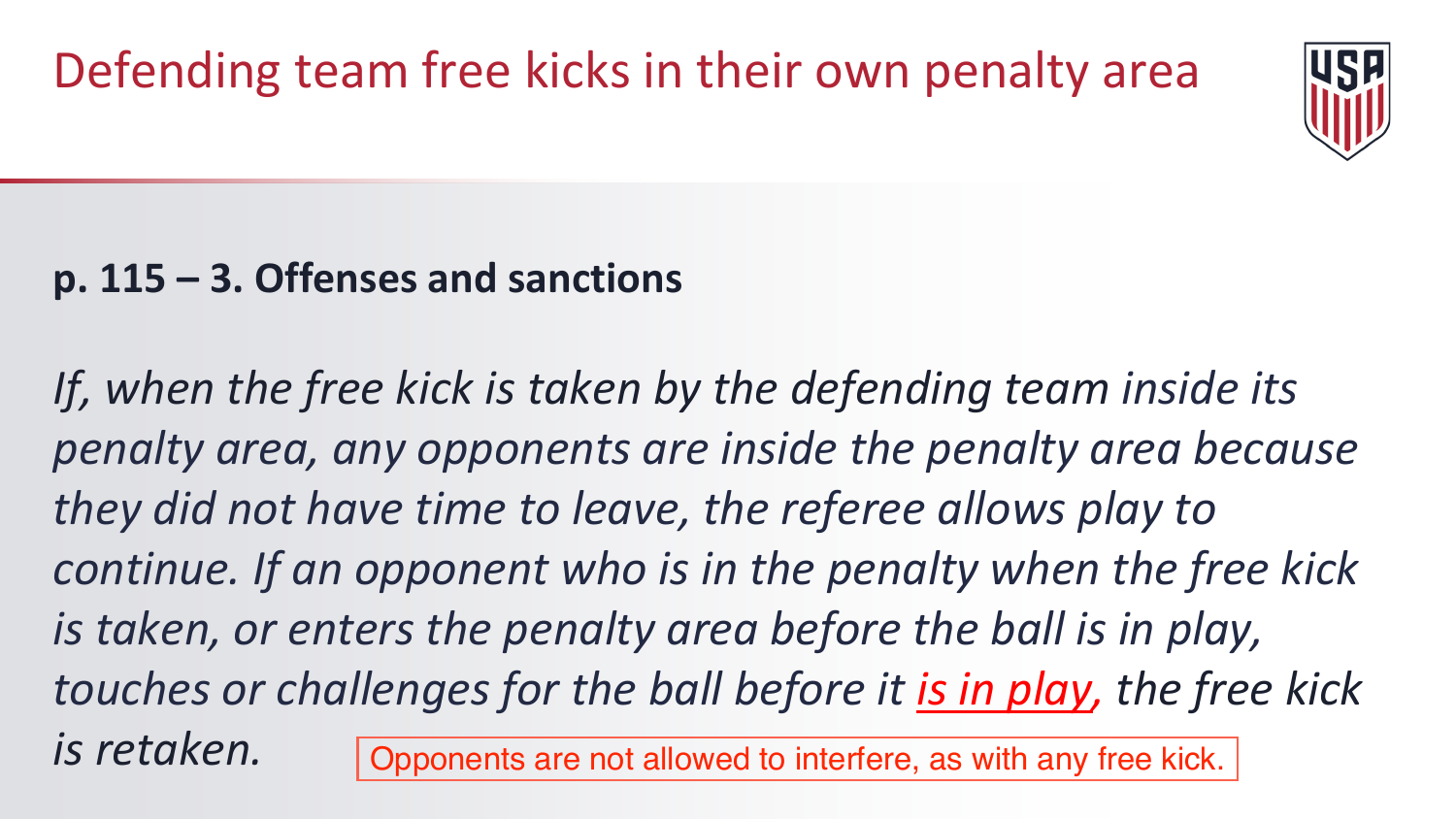### Goal kick

### Law 16 - THE GOAL KICK Rationale for the change

The experiment that at a goal kick the ball is in play once it is kicked, and does not have to leave the penalty area, has created a more dynamic/constructive restart to the game. It has reduced the time 'lost/wasted' and has stopped the tactic of a defender deliberately playing the ball before it leaves the penalty area, knowing that all that will happen is that the goal kick will be retaken. Opponents must remain outside the penalty area until the ball is in play.

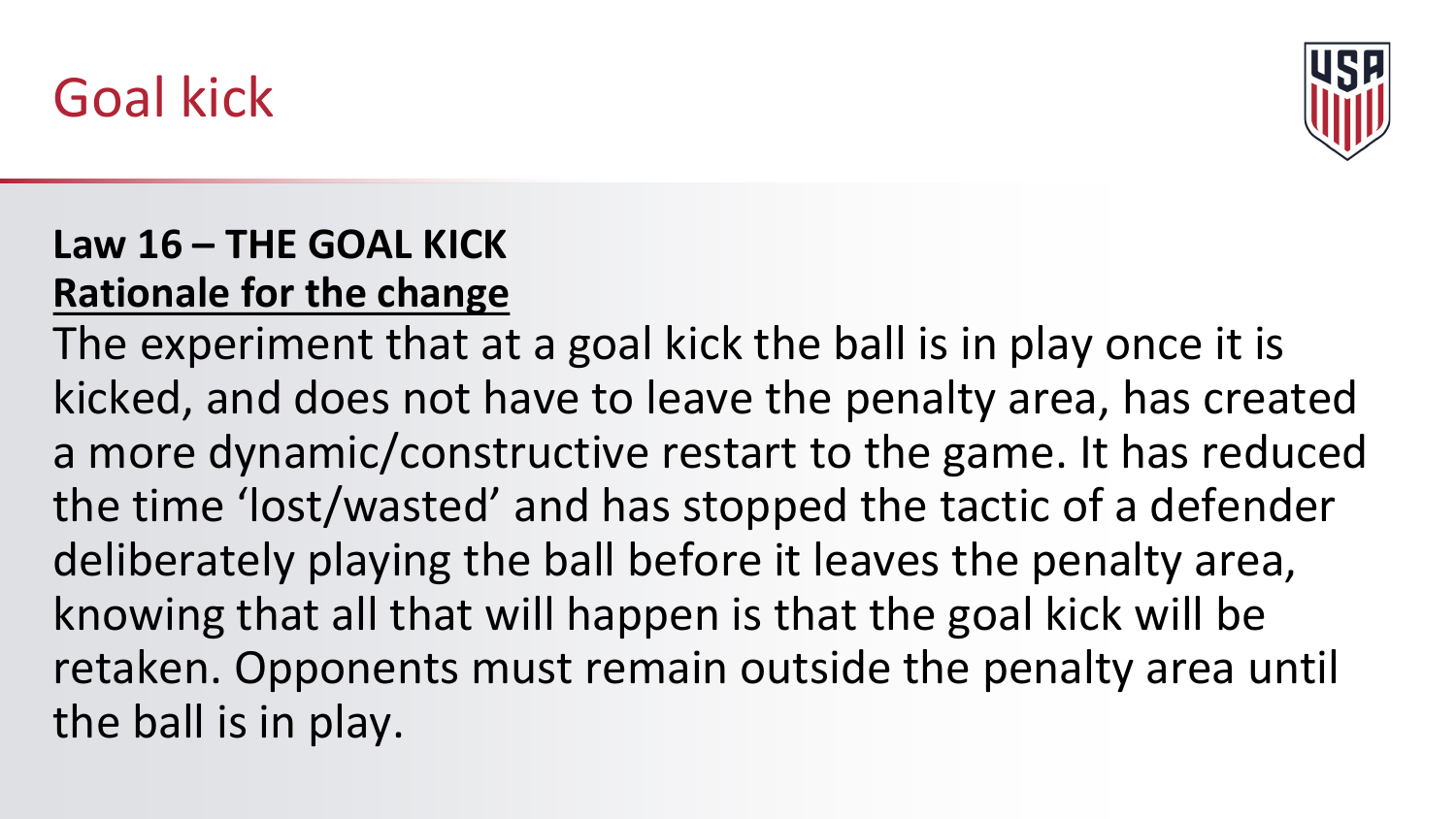### Goal Kick

### **Amended text** p. 127 – 1. Procedure  $\bullet$   $(\ldots)$

### • The ball is in play when it is kicked and clearly moves

If the kicking team kicks while the opponents are still in the penalty area, they do so at their own risk and suffer the consequences.

Treat encroachments the same as you would for a free kick.

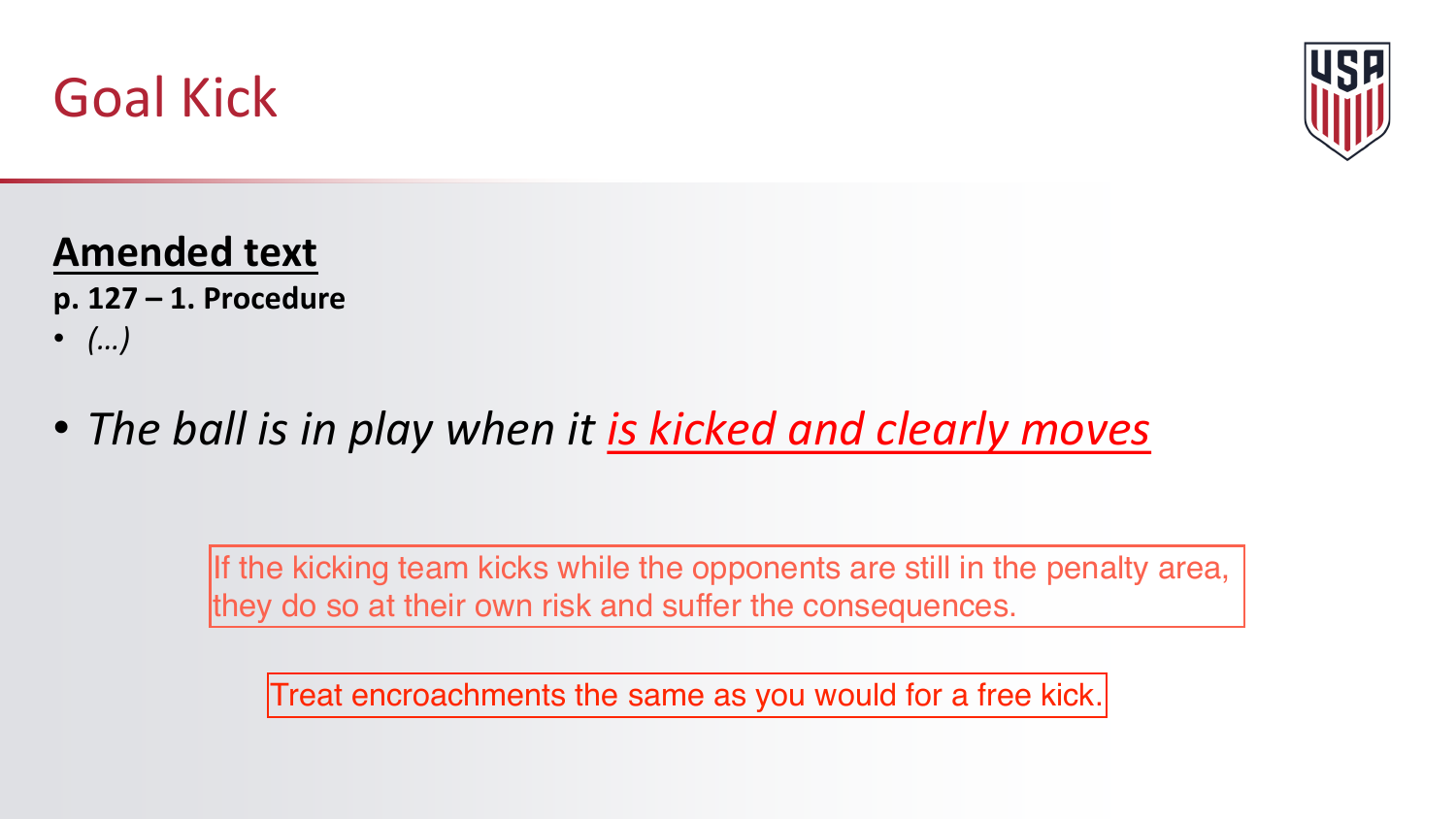### Goal kick

### p. 128 – 2. Offenses and sanctions

If, when a goal kick is taken, any opponents are inside the penalty area because they did not have time to leave, the referee allows play to continue. If an opponent who is in the penalty area when the goal kick is taken, or enters the penalty area before the ball is in play, touches or challenges for the ball before it is in play, the goal kick is retaken.

Opponents are not allowed to interfere, as with a free kick.



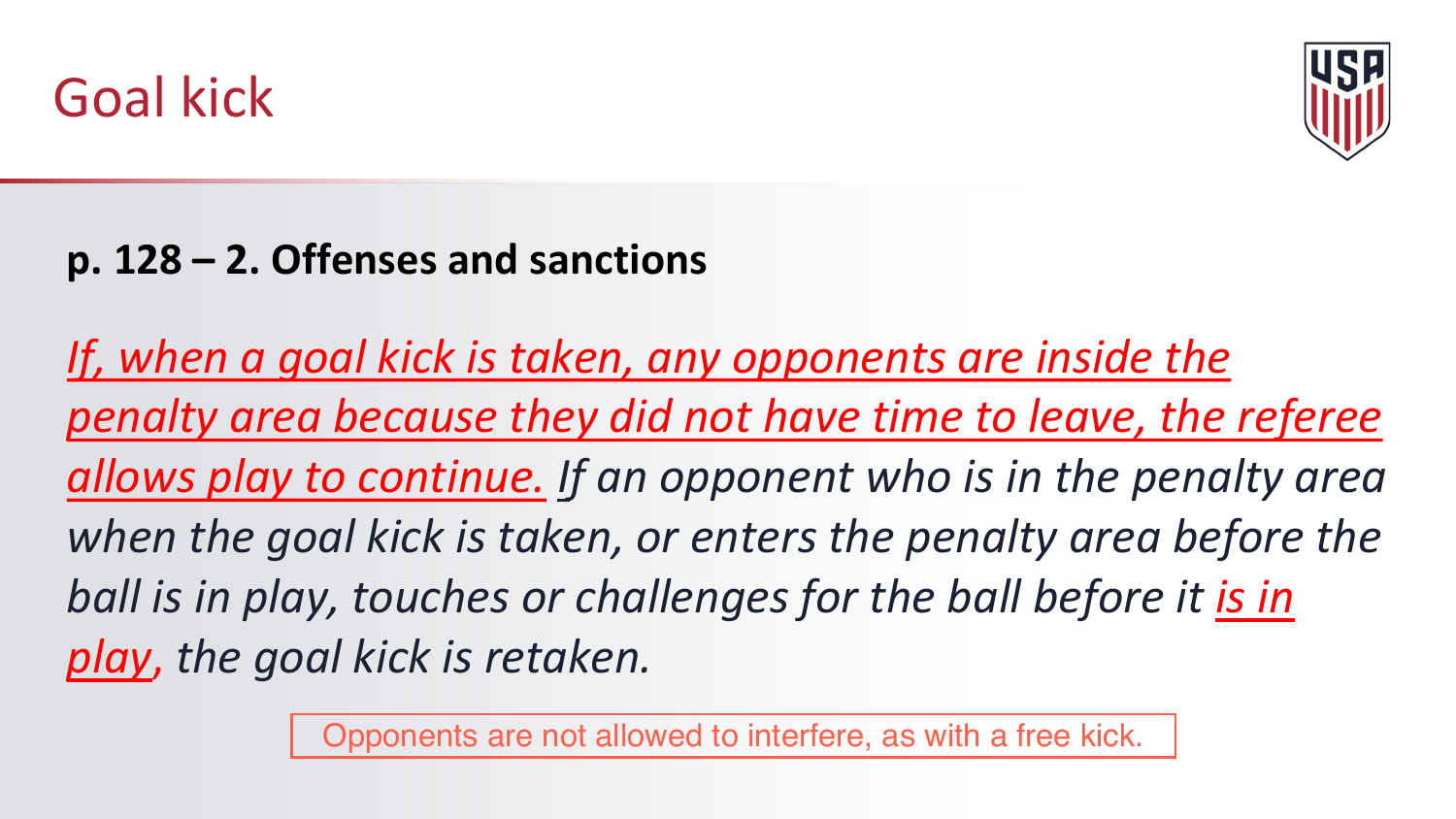### Other changes include:

- **Clearer wording for 'handball'**
- defensive 'wall'
- *line* at a penalty kick



### Note that the Laws are using the common term, "handball."

### Attacking team players must be at least 1m away from a

### The goalkeeper only has to have part of one foot on the goal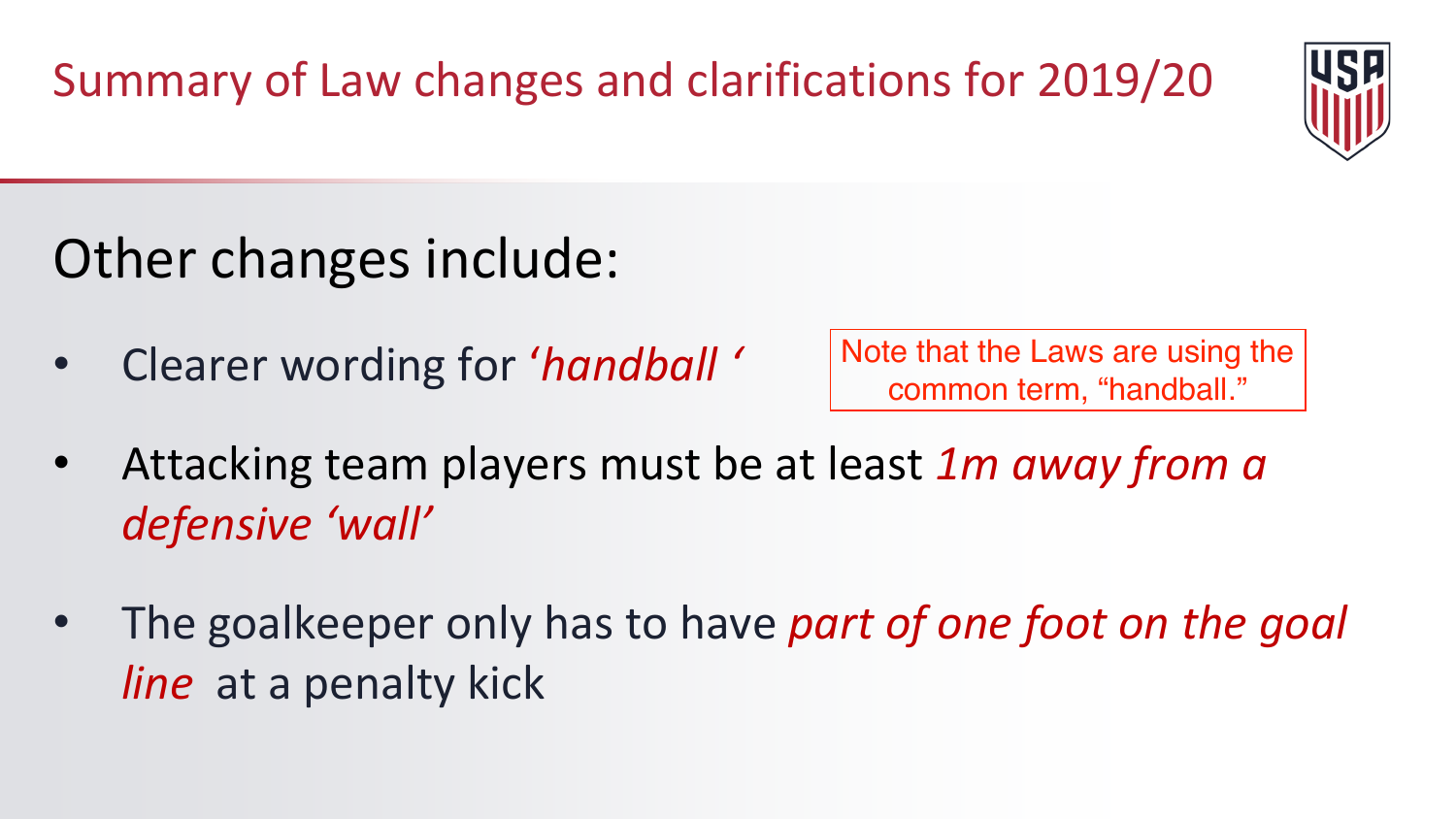A new dropped ball procedure

- . If the ball hits a match official and goes into goal
- 
- . If the ball hits a match official and a promising attack starts

The match officials are no longer just part of the field. Match officials cannot change the game.



### . If the ball hits a match official and team possession changes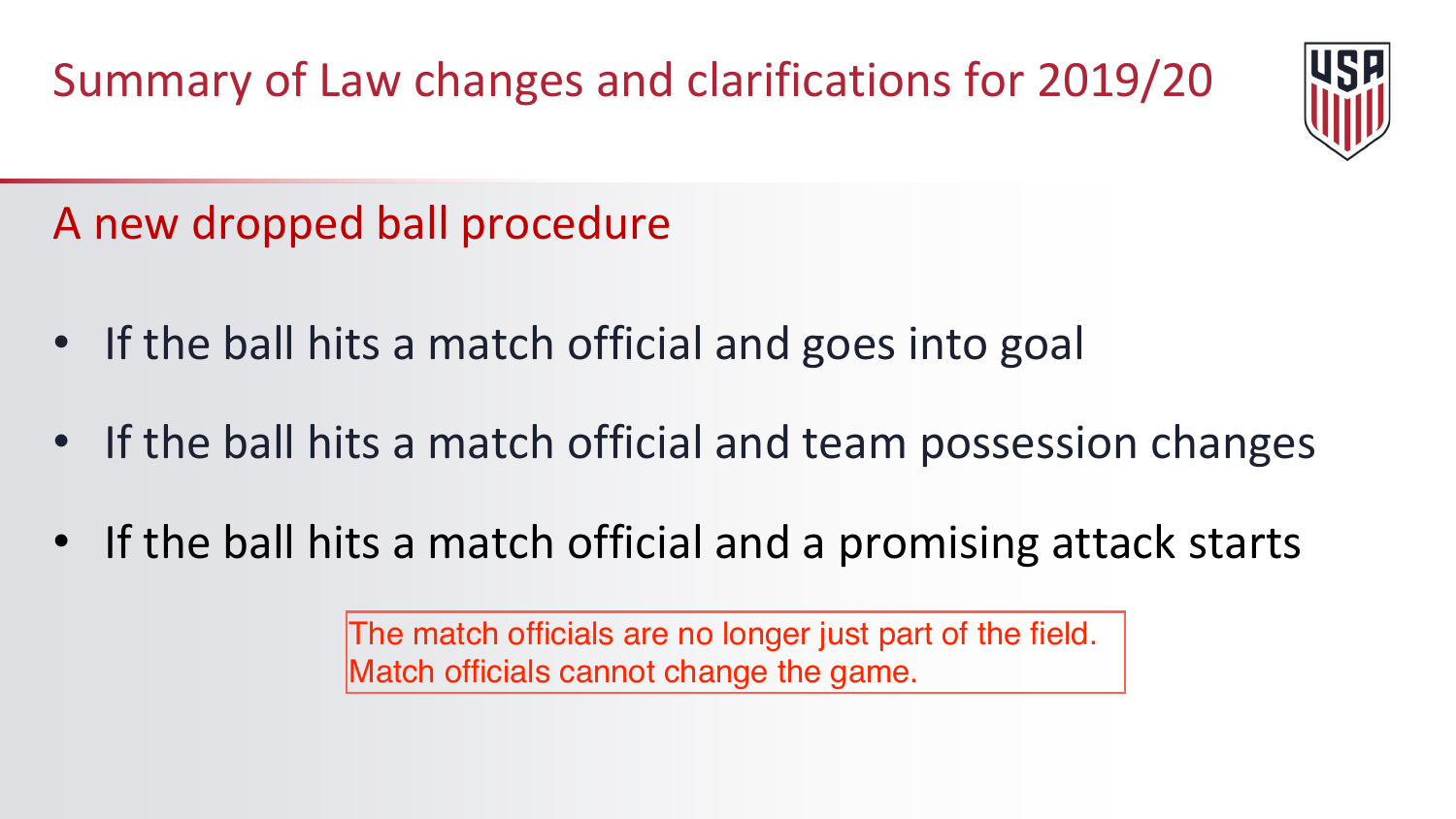### **Dropped ball**

- the goalkeeper
- away If play is stopped outside the penalty area, the ball will be dropped ball.<br>If play is stopped outside the penalty area, the ball will be dropped<br>for one player of the team that last touched the ball at the point of<br>the la
- 



### . If play is stopped inside the penalty area, the ball will be dropped for

. If play is stopped outside the penalty area, the ball will be dropped for one player of the team that last touched the ball at the point of the last touch; all other players (of both teams) must be 4m (4.5yds)

If the ball touches the referee (or another match official) and goes into the goal, team possession changes or a promising attack starts,

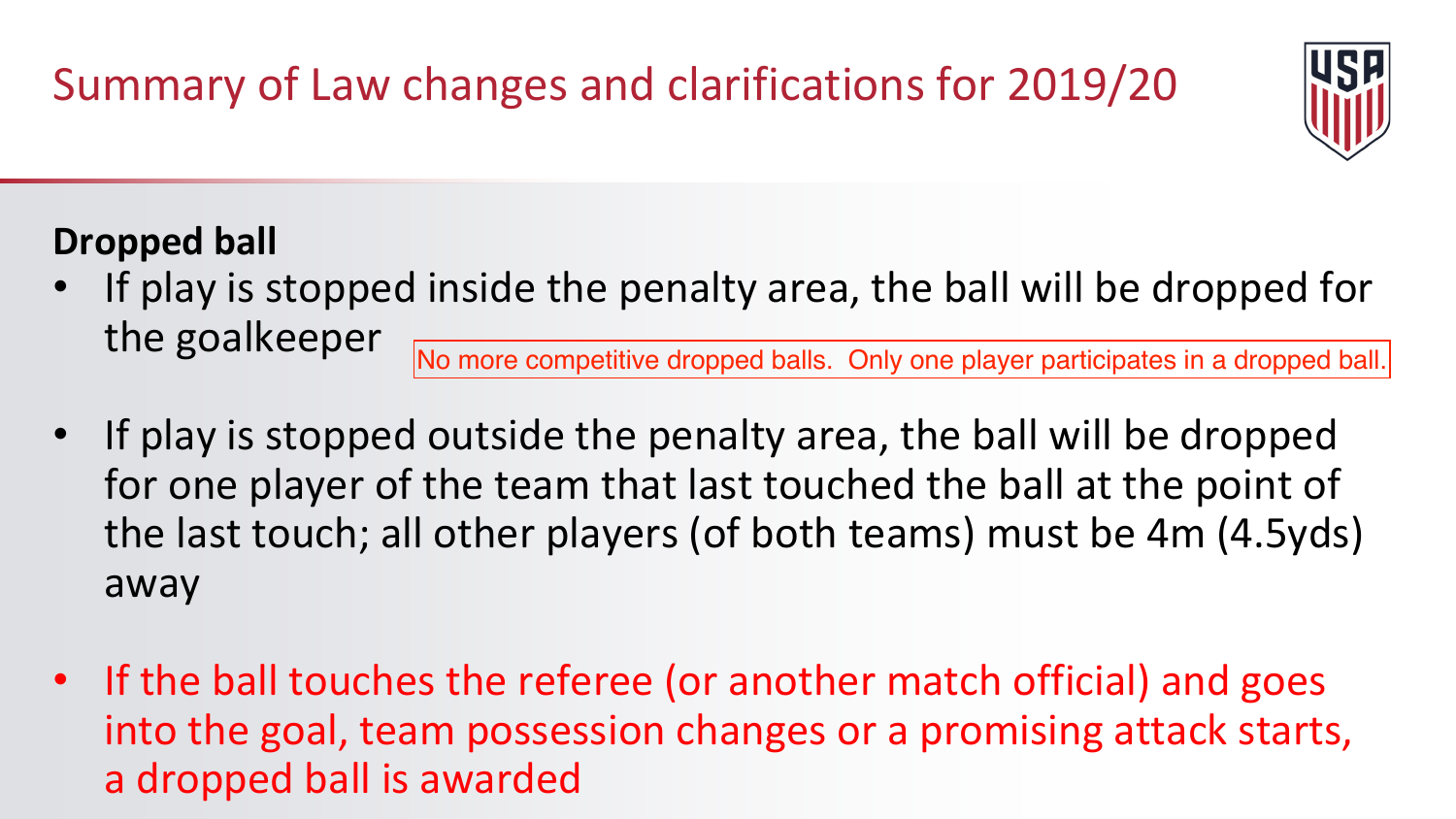### **Free kicks**

. When there is a 'wall' of three or more defenders, the attackers are not allowed within 1m (1yd) of the wall; an taken will be penalized with an *indirect free kick* 

Attackers cannot interfere with the wall. Walls with less than three defenders are usually far enough out that attackers are not interested in the wall.

. When the defending team takes a free kick in their own

Referees should watch for unfair tactics by the attacking team, maybe behind the wall.



# attacker less than 1m (1yd) from the 'wall' when the kick is

penalty area, the ball is in play once the kick is taken; it does not have to leave the penalty area before it can be played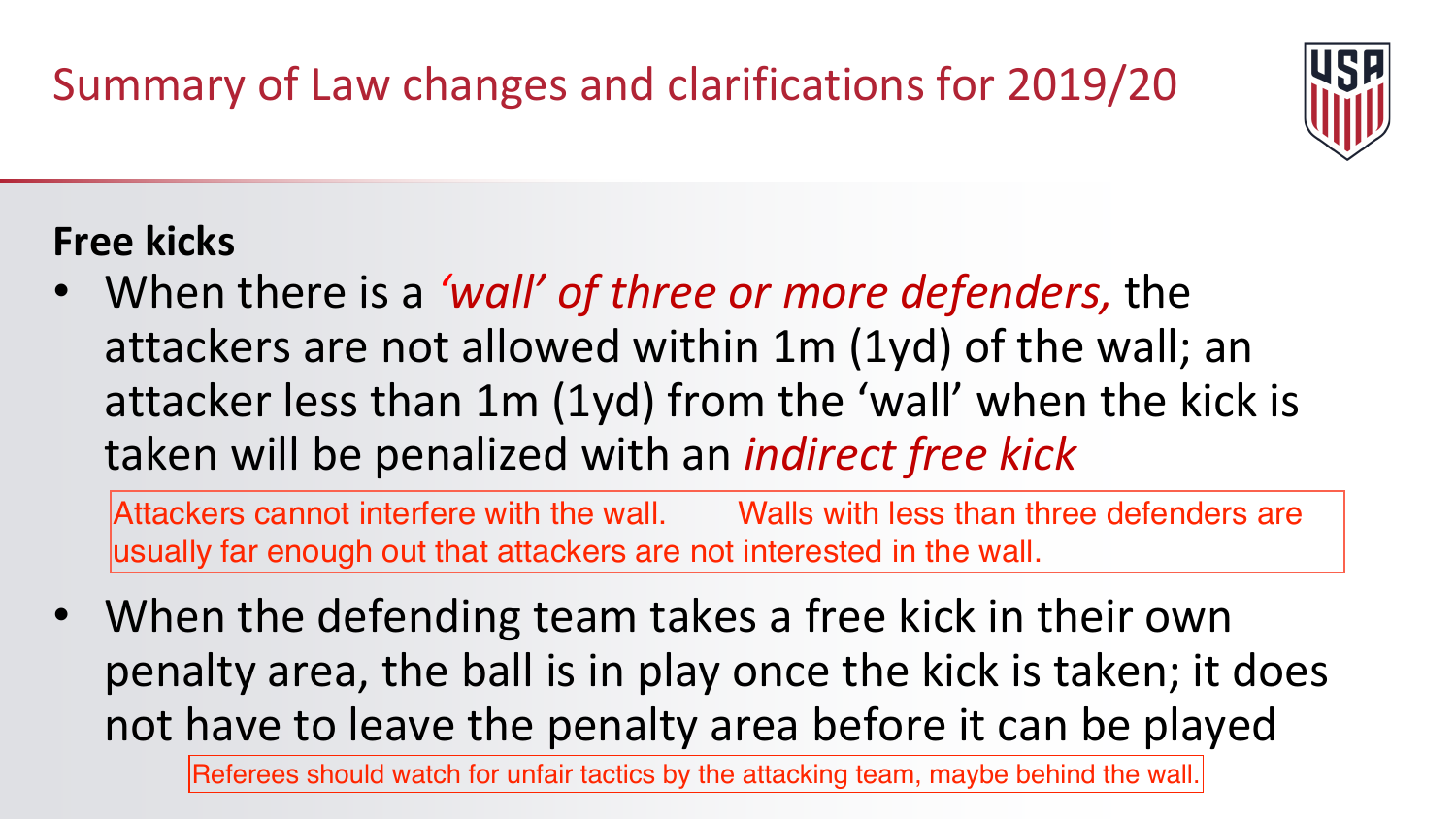### **Goal celebrations**

the shirt) are still a Yellow Card

A goal might be disallowed as a result of offside or Video Assistant Referee Review.

### **Goal kick**

• The ball is in play once the kick is taken; it can be played before leaving the penalty area





### • If a goal is disallowed, 'illegal' goal celebrations (e.g. removing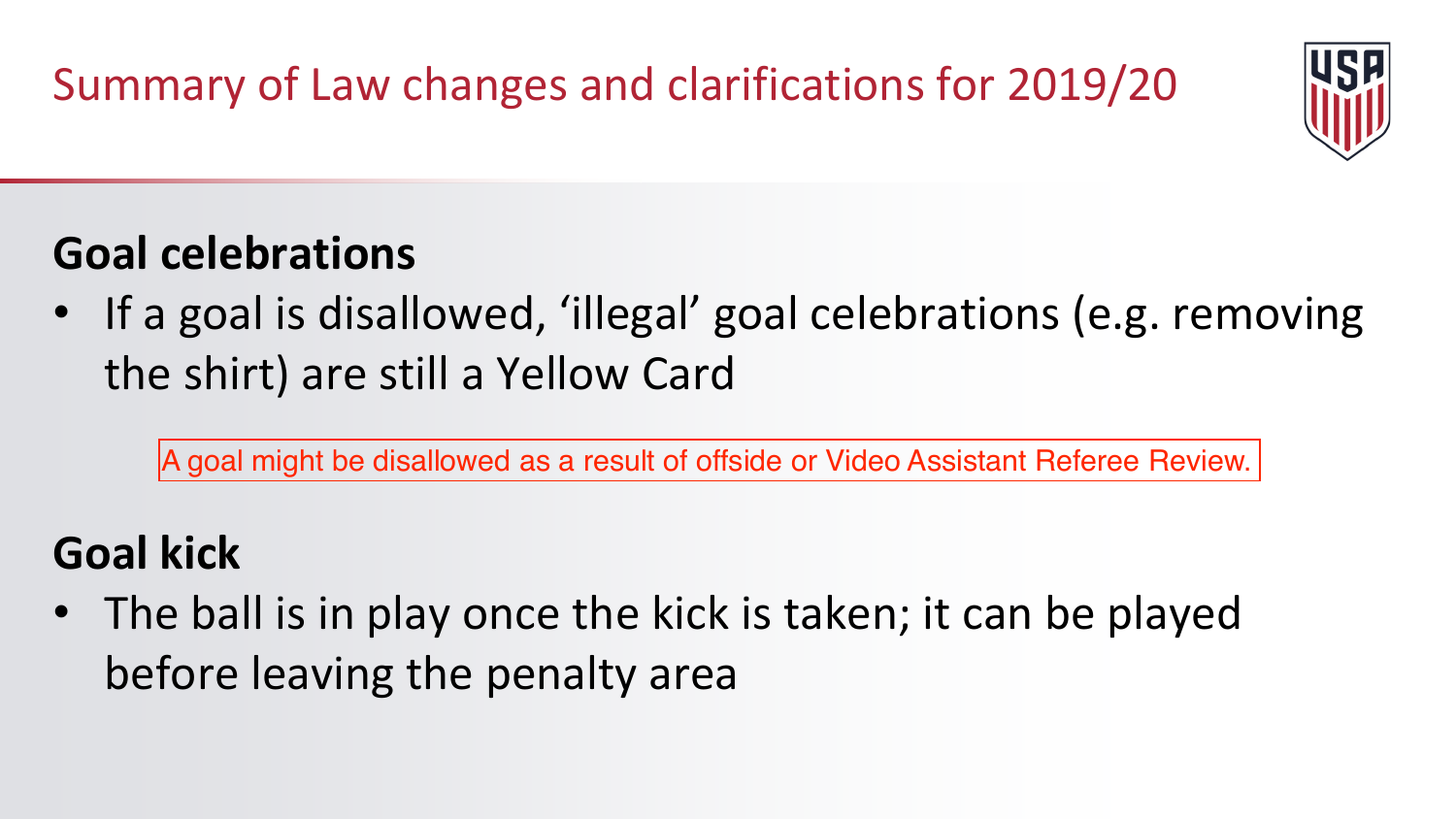### **Handball**

Deliberate handball remains an offense  $\bullet$ 

> This clarication involves what else might be a handball, and what might not be a handball.

Note the change from handling to the more common term, handball.

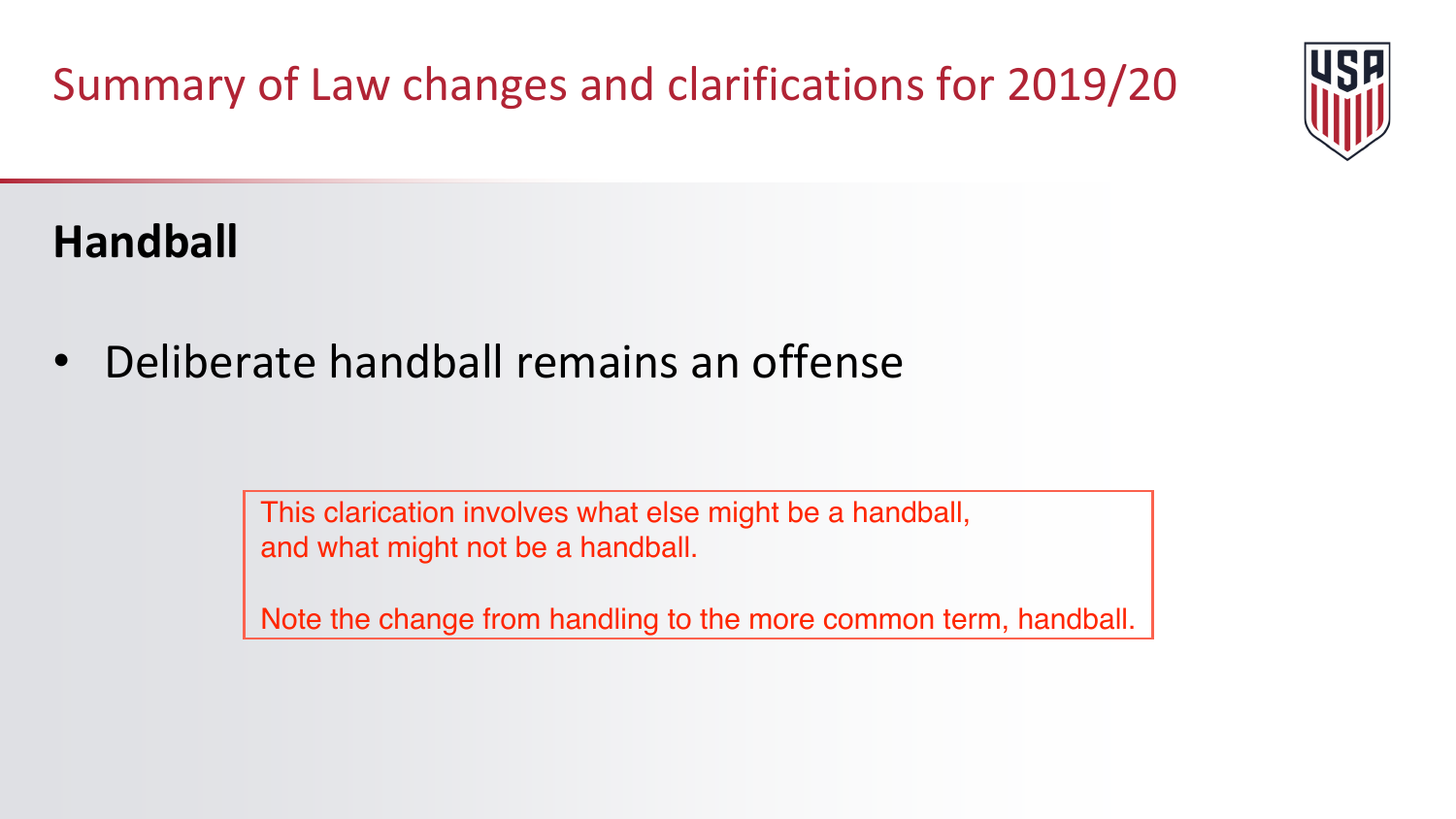### Handball

kick

- the ball goes into the goal off an attacking player's hand/arm  $\begin{array}{ccc} \bullet & \bullet \end{array}$
- the ball a player gains control/possession after the ball has touches their hand/arm and scores, or creates a goal-scoring opportunity
- the ball touches a player's hand/arm which has made their body  $\bullet$ unnaturally bigger





The following 'handball' situations, even if accidental, will be a free

An unfair advantage is not allowed.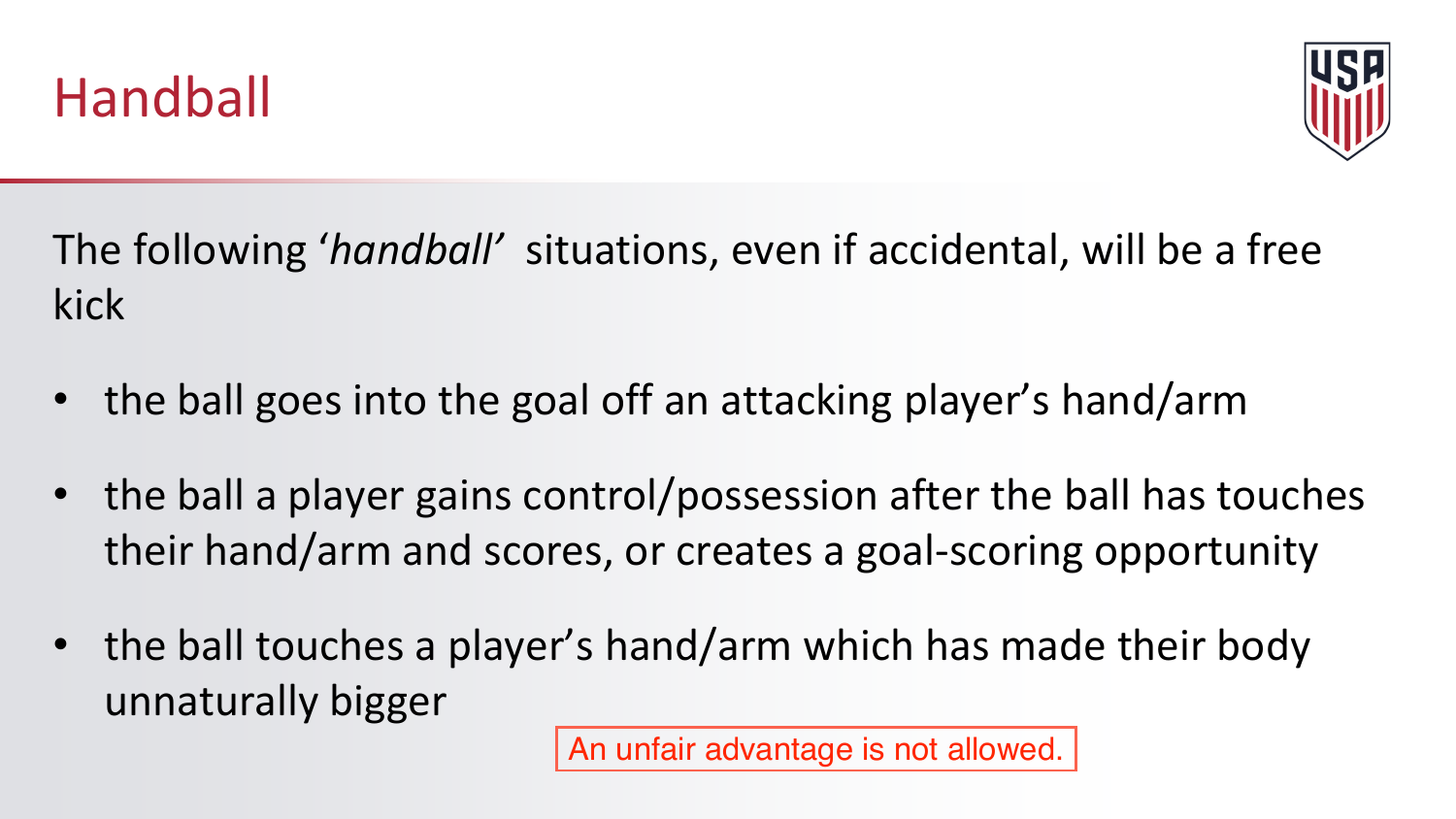### Handball

free kick

. the ball touches a player's hand/arm when it is above their which then touches their hand/arm)

If the ball came off a player's head, the contact with the hand or arm is incidental. The hand or arms are expected to be at or above the shoulders for balance.

The hand or arm above the shoulder is making the body unnaturally bigger.

This contact still cannot result in an unfair advantage.



### The following 'handball' situations, even if accidental, will be a

## shoulder (unless the player has deliberately played the ball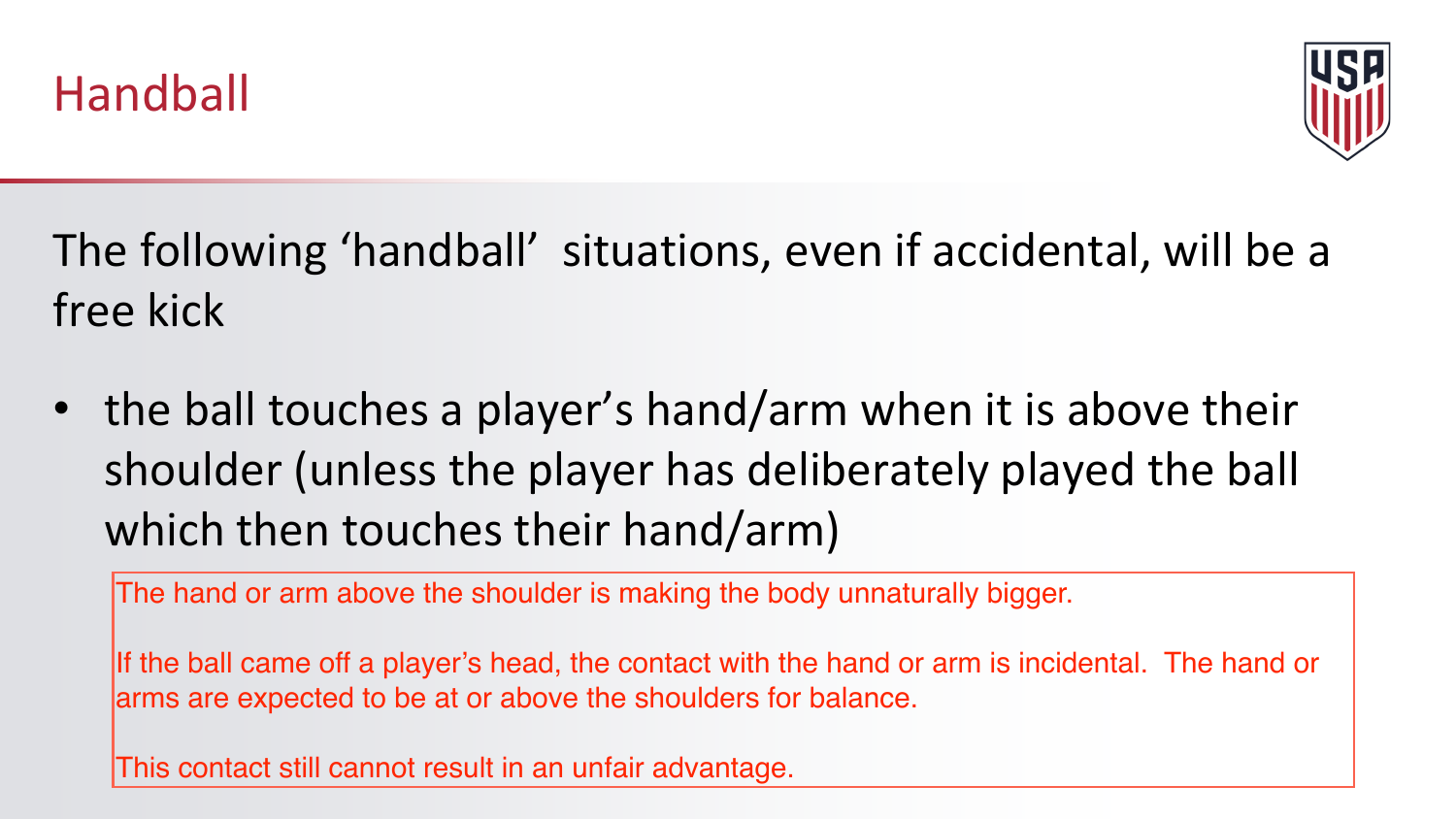### **Handball**

- The following will not usually be a free kick, unless they are one of the above situations:
	- o The ball touches a player's hand/arm directly from:
		- their own head/body/foot  $\bullet$
		- the head/body/foot of another player who is close/near  $\bullet$ and has not made their body unnaturally bigger between their body and the ground to support the body (not extended to make the body bigger)
	- $\circ$  the ball touches a player's hand/arm which is close to their body  $\circ$  If a player is falling and the ball touches their hand/arm which is
	-



Still cannot result in an unfair advantage.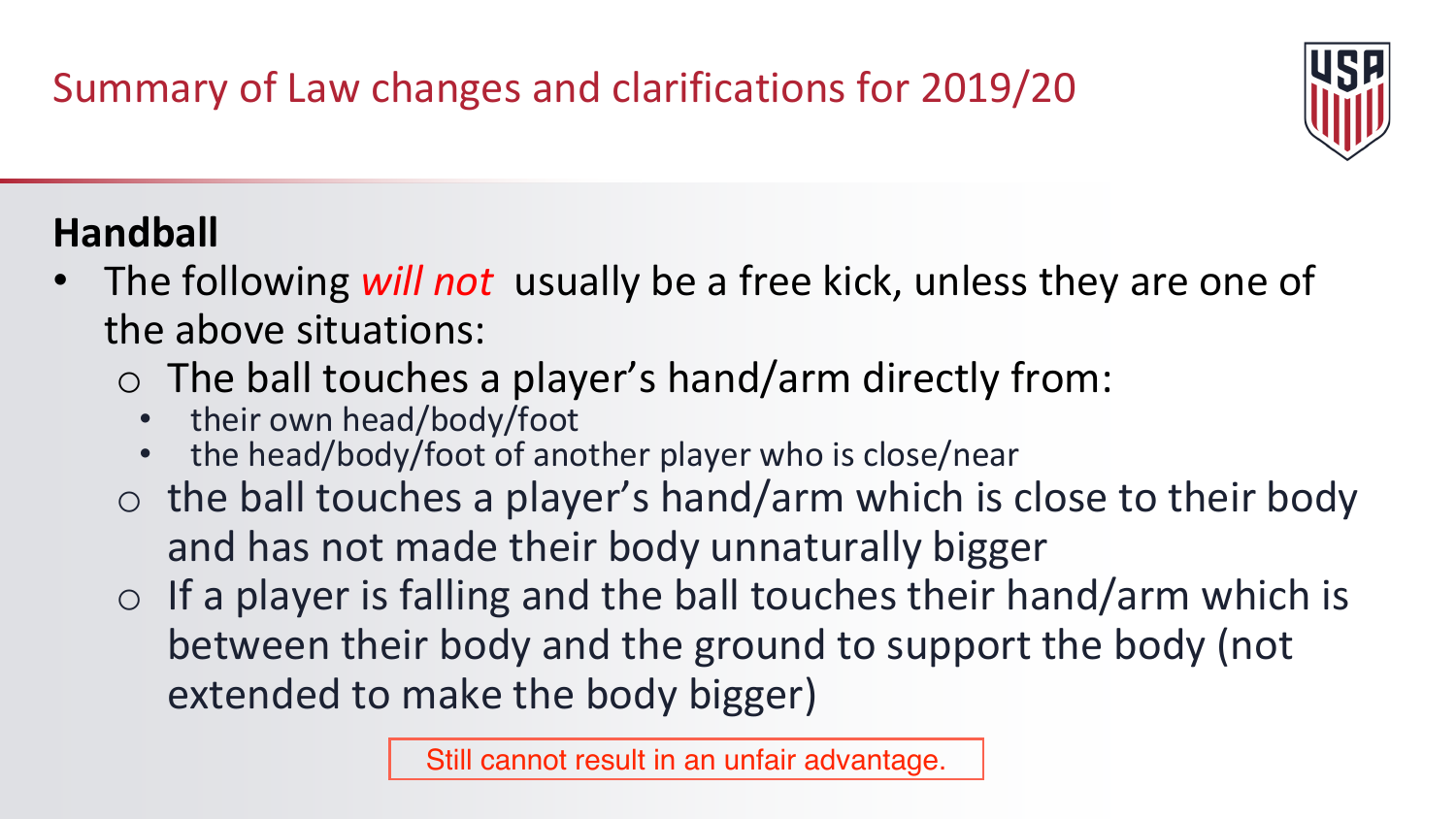### **Handball**

- . The goalkeeper cannot score by throwing the ball into the opponent's goal
- . If the goalkeeper attempts to 'clear' (release into play) a throw-in or deliberate pass from a team-mate but the 'clearance' fails, the goalkeeper can handle the ball

If the goalkeeper tries to head, kick, or chest the ball and misplays the ball, the goalkeeper can handle the ball in the penalty area.

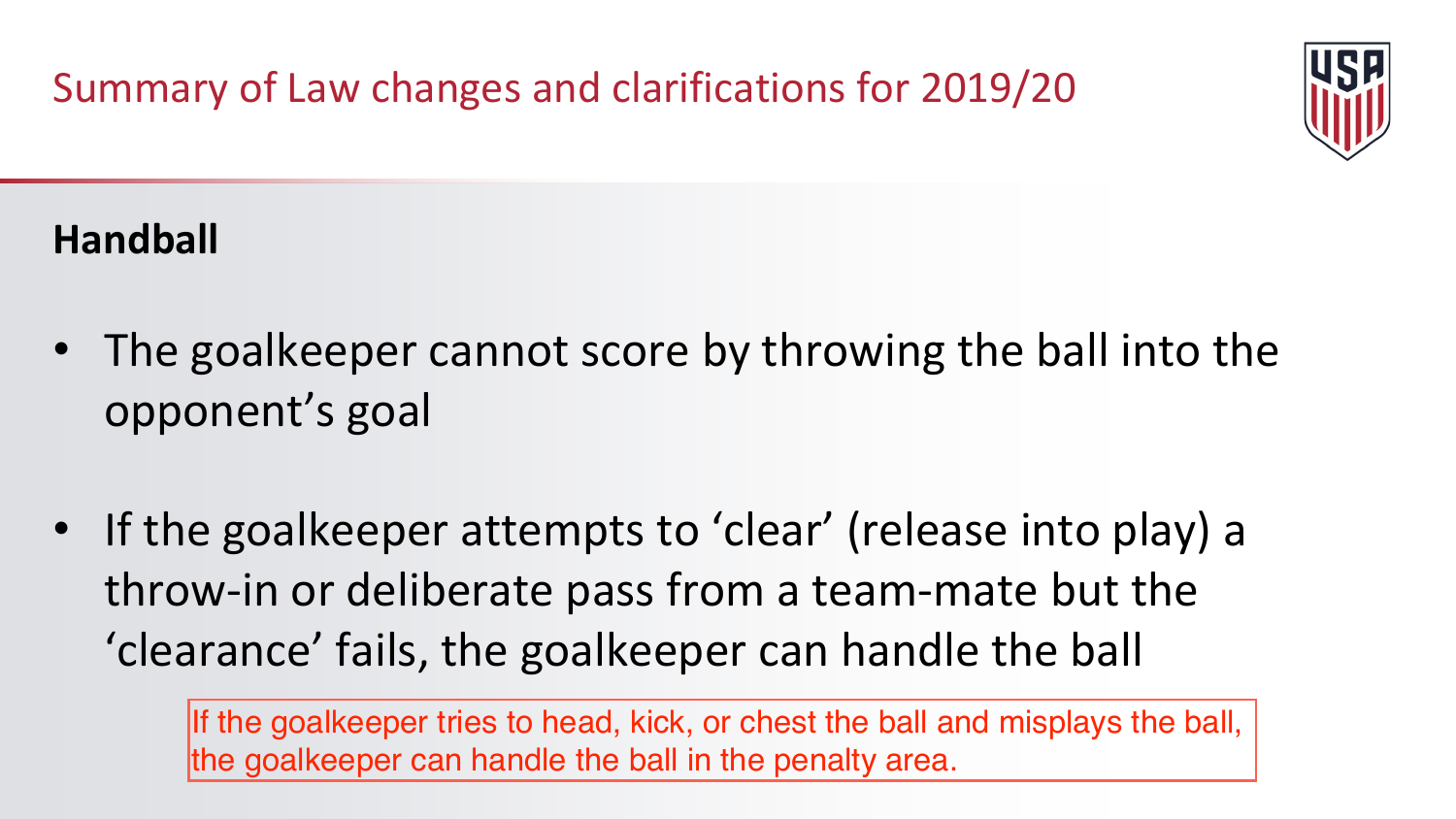### Indirect free kick (IDFK) - signal

clear that a goal will not result directly from the kick

### **Kicking objects**

direct free kick

Kicking an object at... is treated like throwing an object at..., which is a direct free kick.



### • No IDFK signal needed once the kick has been taken and it is

### • Kicking an object at the ball, an opponent or match official is a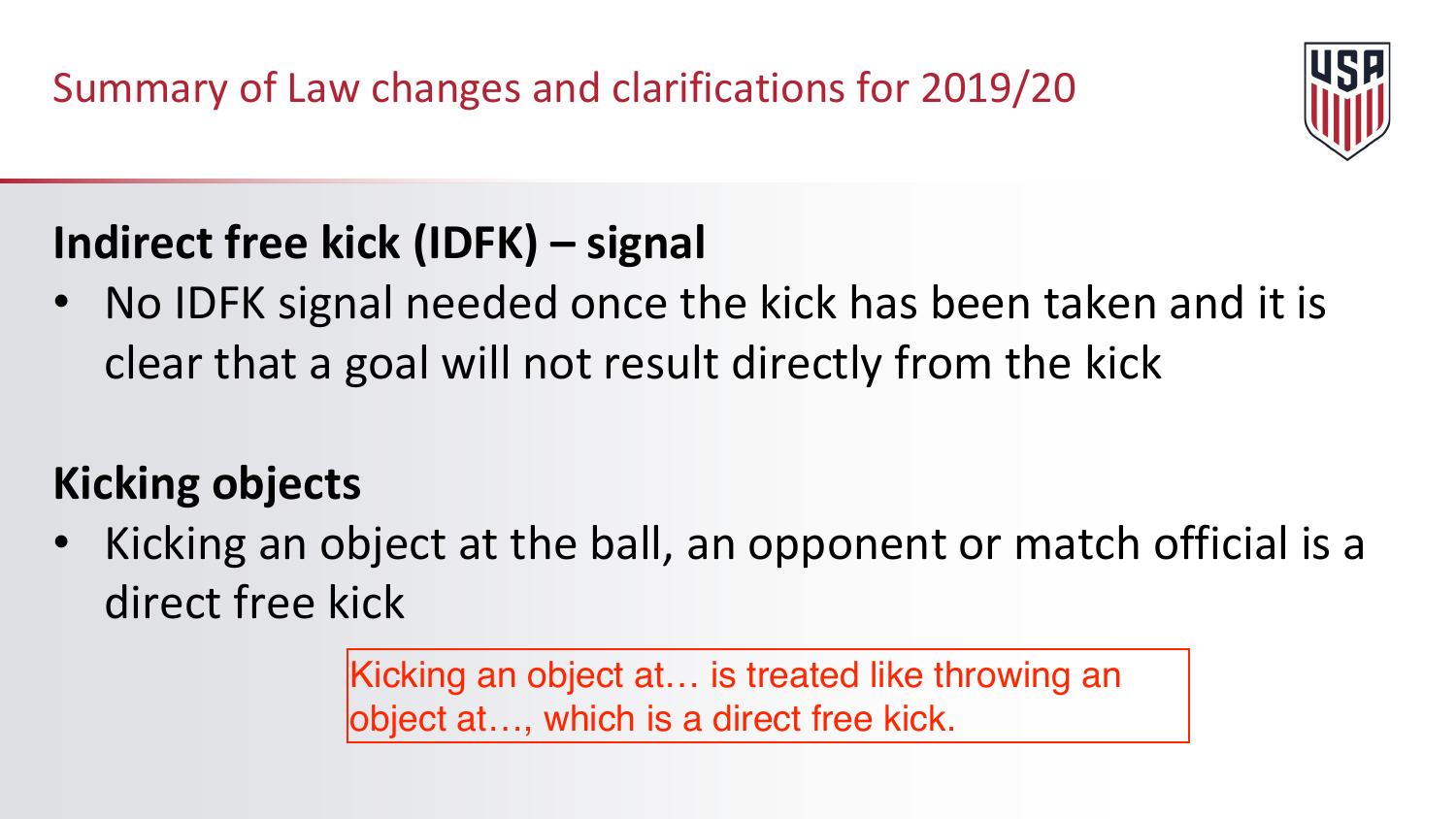### **Penalty kick**

- . The team's penalty taker can have (quick) treatment/assessment and then take the kick
- or nets and they must not be moving
- kick must then be taken



### . The goalkeeper must not be touching the goalposts, crossbar

The goalkeeper is not allowed to make the posts or crossbar move. The posts or crossbar should not be moving during a penalty kick.

. If an offense occurs before a penalty kick is taken and the kick is not taken, the offender may receive a YC/RC but the penalty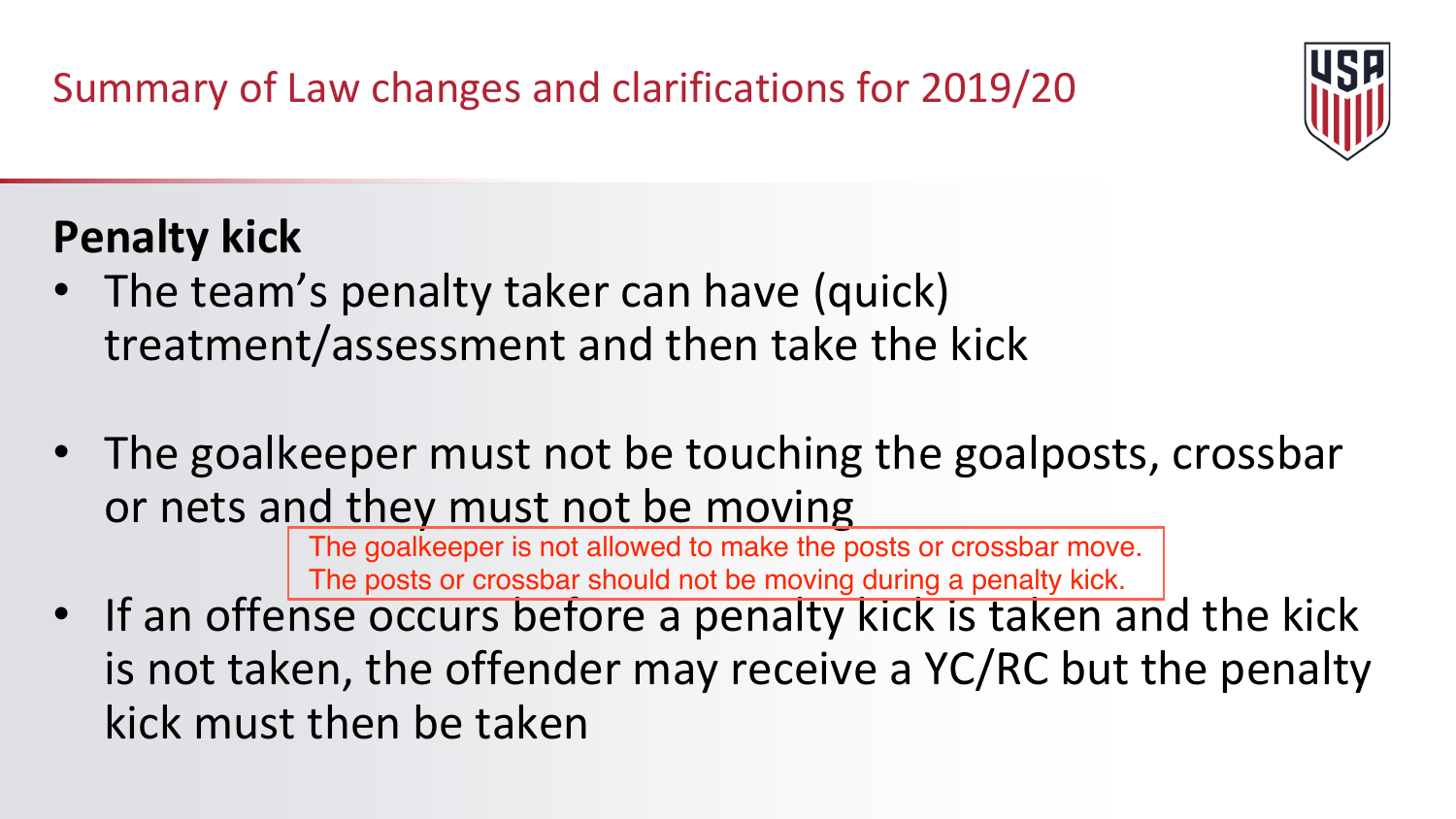### Players' equipment

same as the sleeve of the main shirt

### **Quick free kick and RC/YC**

referee

The referee no longer has to deny goal-scoring opportunity to issue a card.

Awesome change!





### . Multi-colored/patterned undershirts are allowed if exactly the

### . If the referee is about to issue a YC/RC but the non-offending team takes the free kick quickly and creates a goal-scoring opportunity, the referee can delay the YC/RC until the next stoppage if the offending team was not distracted by the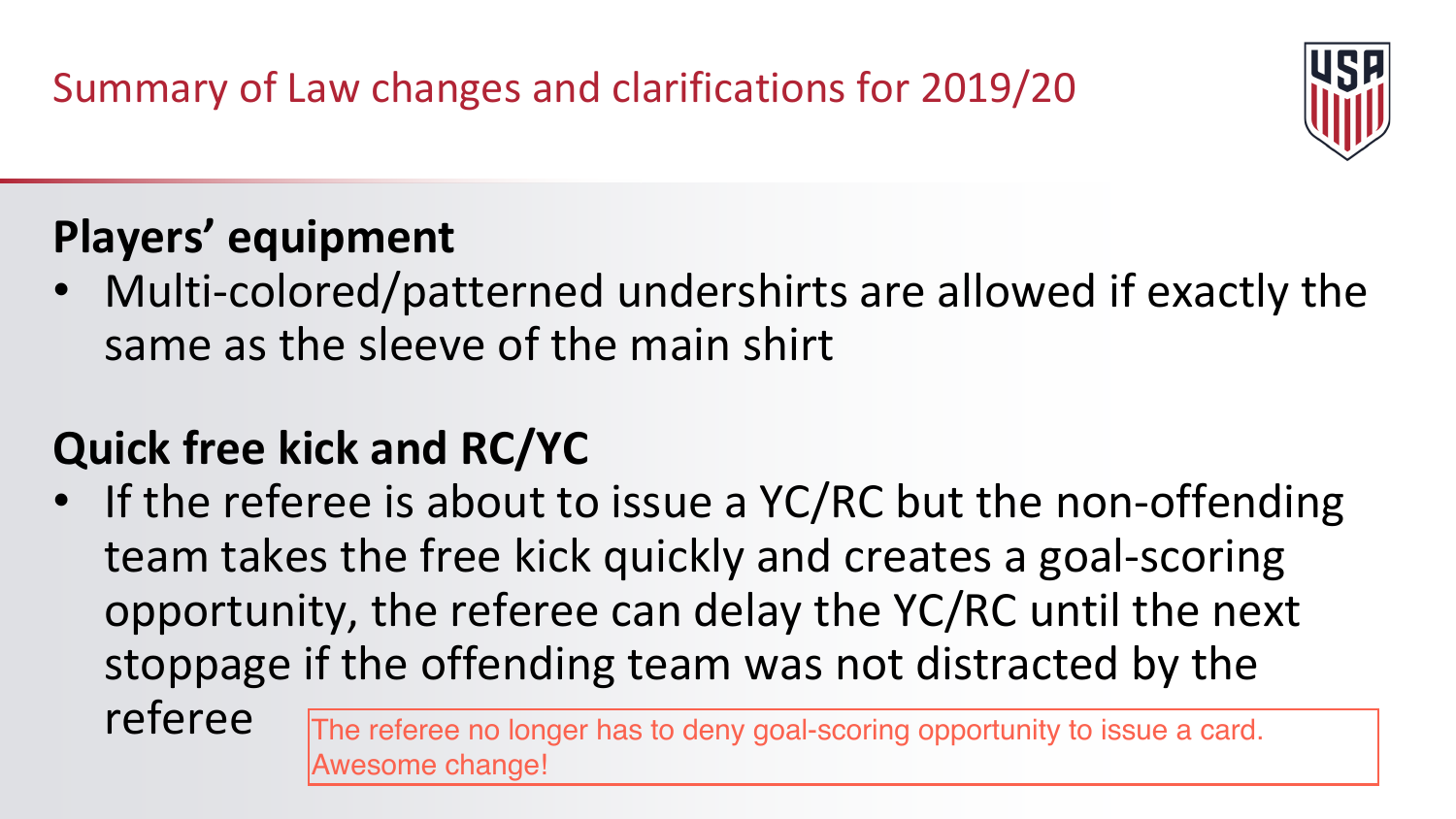### **Substitutes**

### **Verbal offenses**

. All verbal offenses are penalized with an indirect free kick

Just emphasizing that verbal offenses, like obscene language, while maybe a send-off, are indirect free kicks, NOT direct free kicks.



### A player who is being substituted must leave the field by the  $s$  nearest point on the touchline/goal line (unless the referee indicates a different point e.g. because of safety, injury, etc.)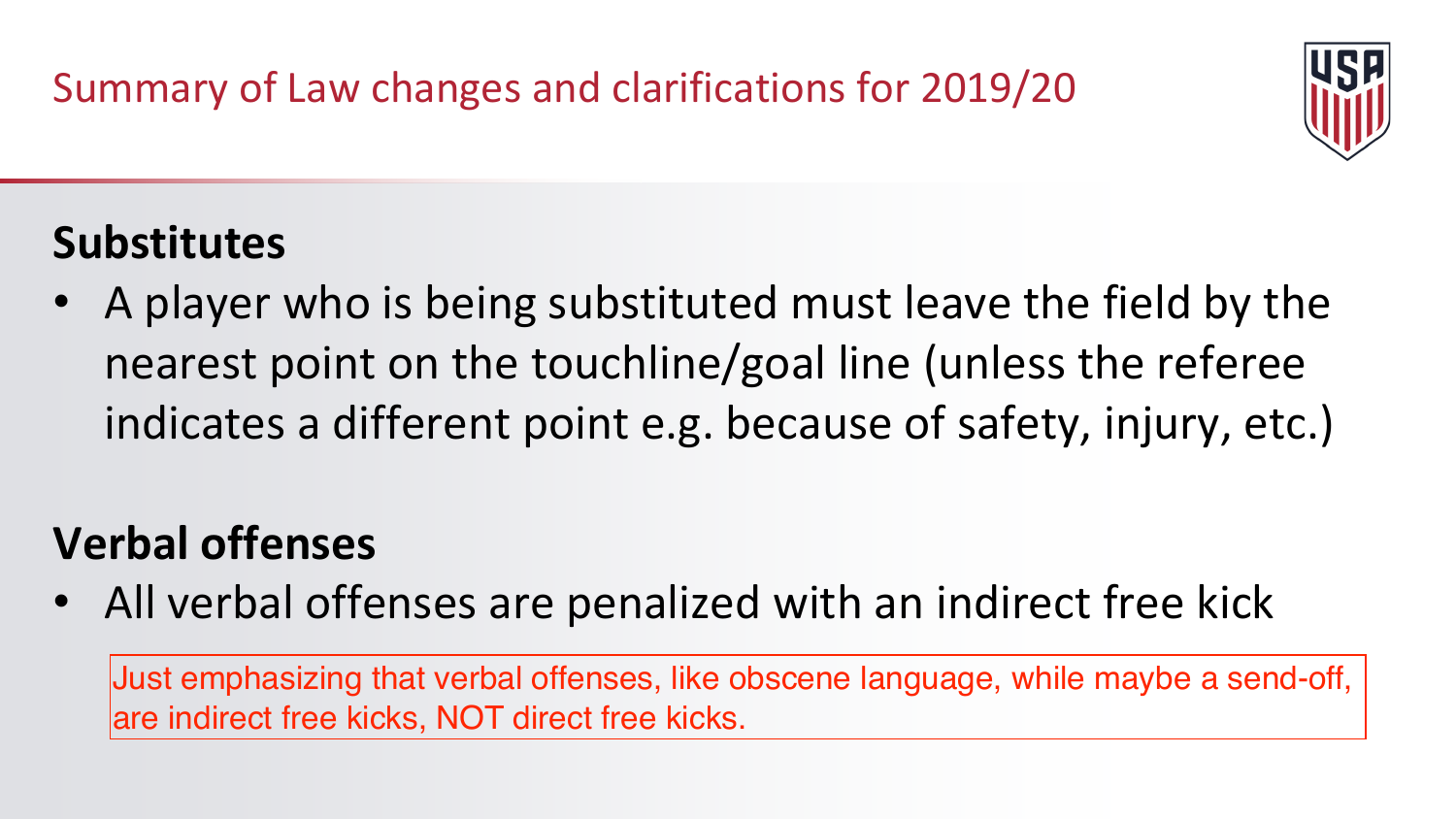### **Team officials**

• A team official guilty of misconduct will be shown a YC (caution) or RC (sending-off); if the offender can not be identified, the senior coach who is in the technical area at the time will receive the YC/RC

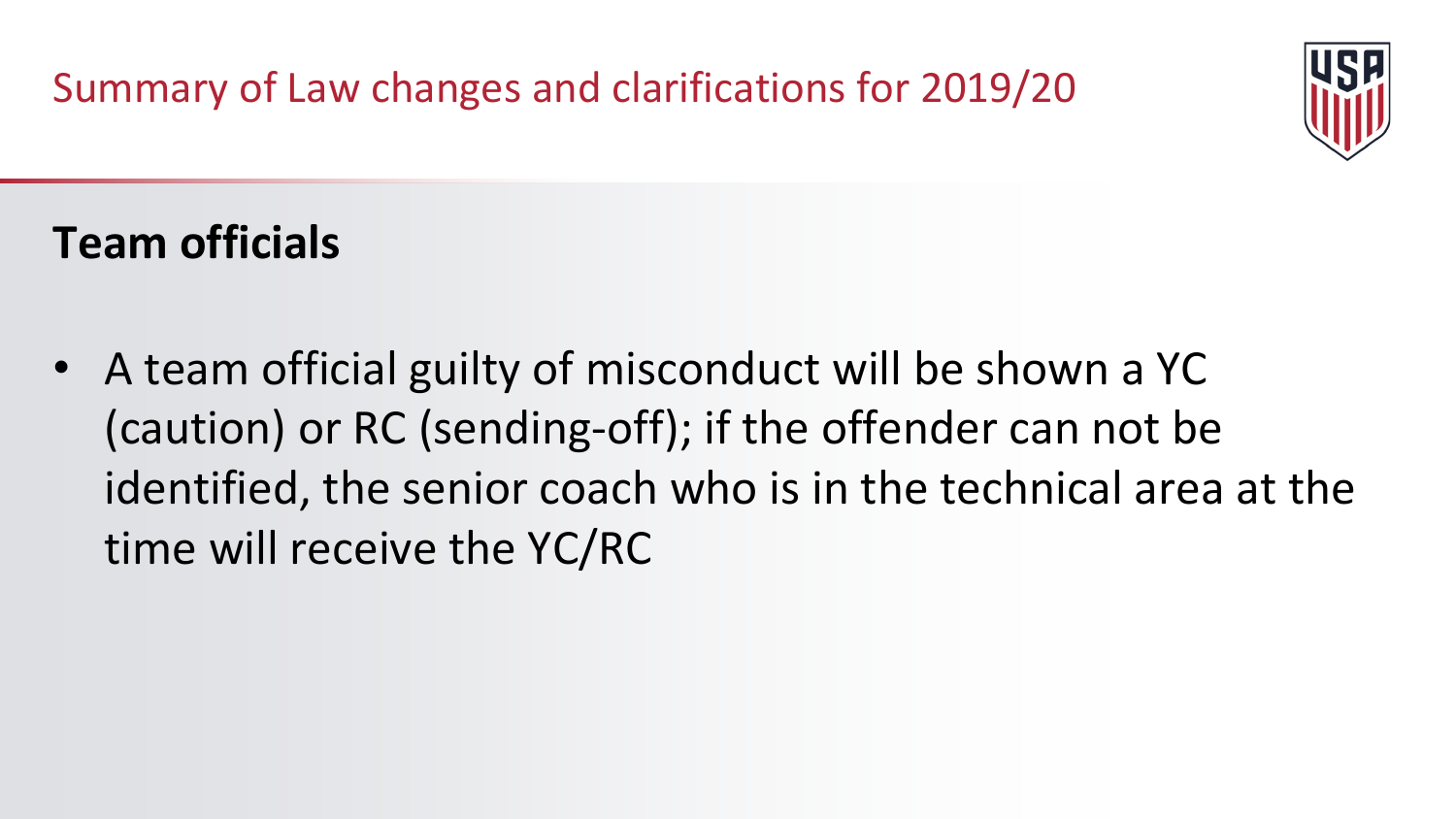### 2019/20 Laws of the Game

### **Reminders**

The IFAB and FIFA would like to remind everyone of two very important aspects of the game:

### **Captains**

• The Laws of the Game state that the captain has 'a degree of responsibility for the calm/positively influence the behavior of their players, especially in controversial/confrontational situations involving opponents or match officials

### **Respect for Referees**

when they may appear to be wrong.



behavior of their team' – captains are expected to use this responsibility to help

Players must respect all decisions made by referees and other match officials, even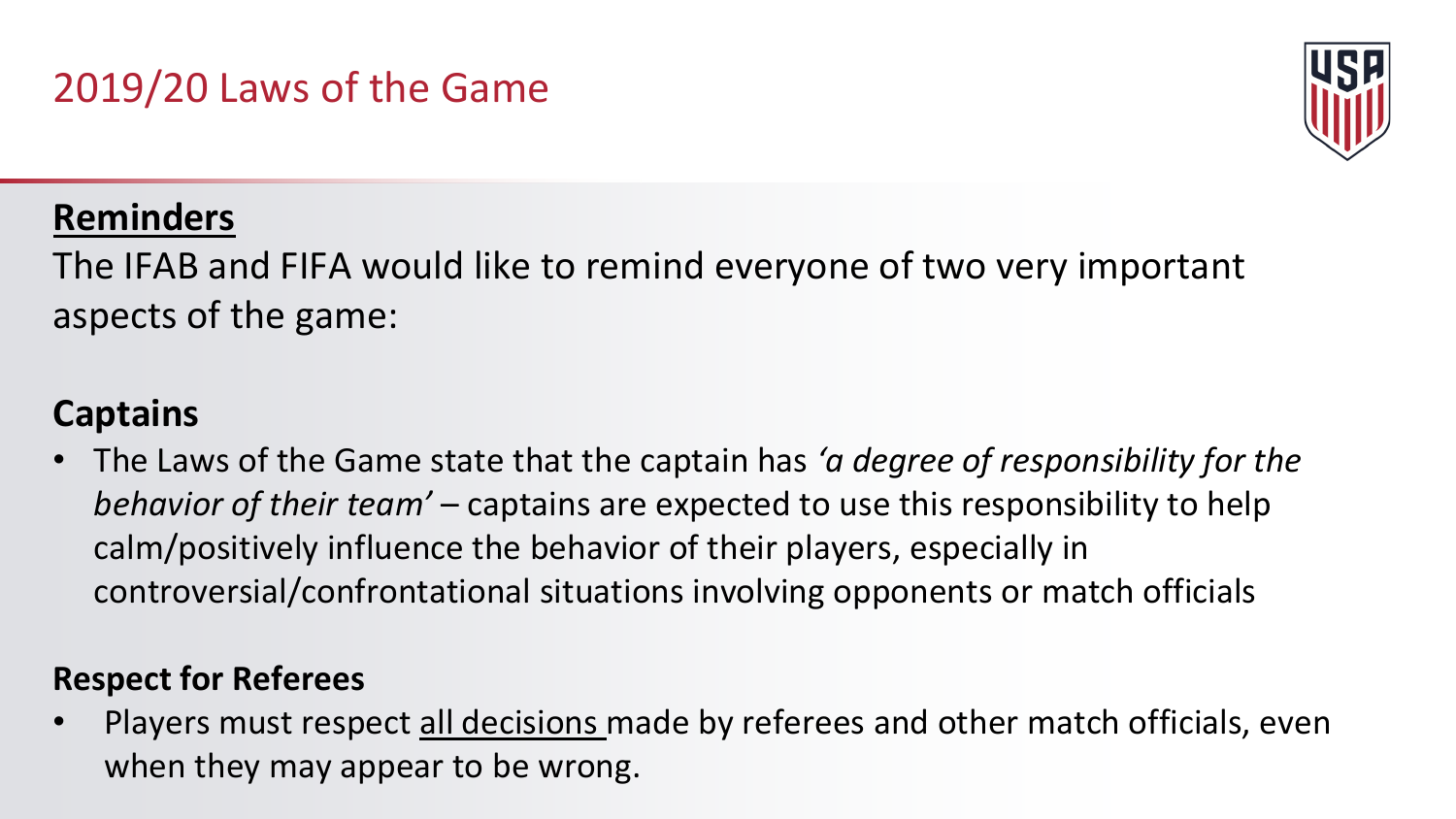### 2019/20 Laws of the Game

This document summarizes the main changes and clarifications. The agreed wording and explanations will be available on The IFAB's website (www.theifab.com) soon after the IFAB AGM; a downloadable electronic version of the Laws of the Game 2019/20 will be available in mid-May on the IFAB's website, along with details of the new IFAB Laws of the Game app. Download a copy of the 2019/20 Laws of the Game at: http://static-3eb8.kxcdn.com/documents/793/103202\_200519\_LotG\_201920\_EN\_SinglePage.pdf

All changes come into force on 1<sup>st</sup> June 2019. Competitions starting before that date may apply the changes from the start of their competitions, at an agreed point during the competition (e.g. after the mid-season break) or may delay then until no later than the start of the next competition. Law changes will likely go into affect for the Fall season and pre-Fall season tournaments. Check your local rules of competition.

Respect for the Laws of the Game and the match officials who apply the laws is paramount to fairness and image of football